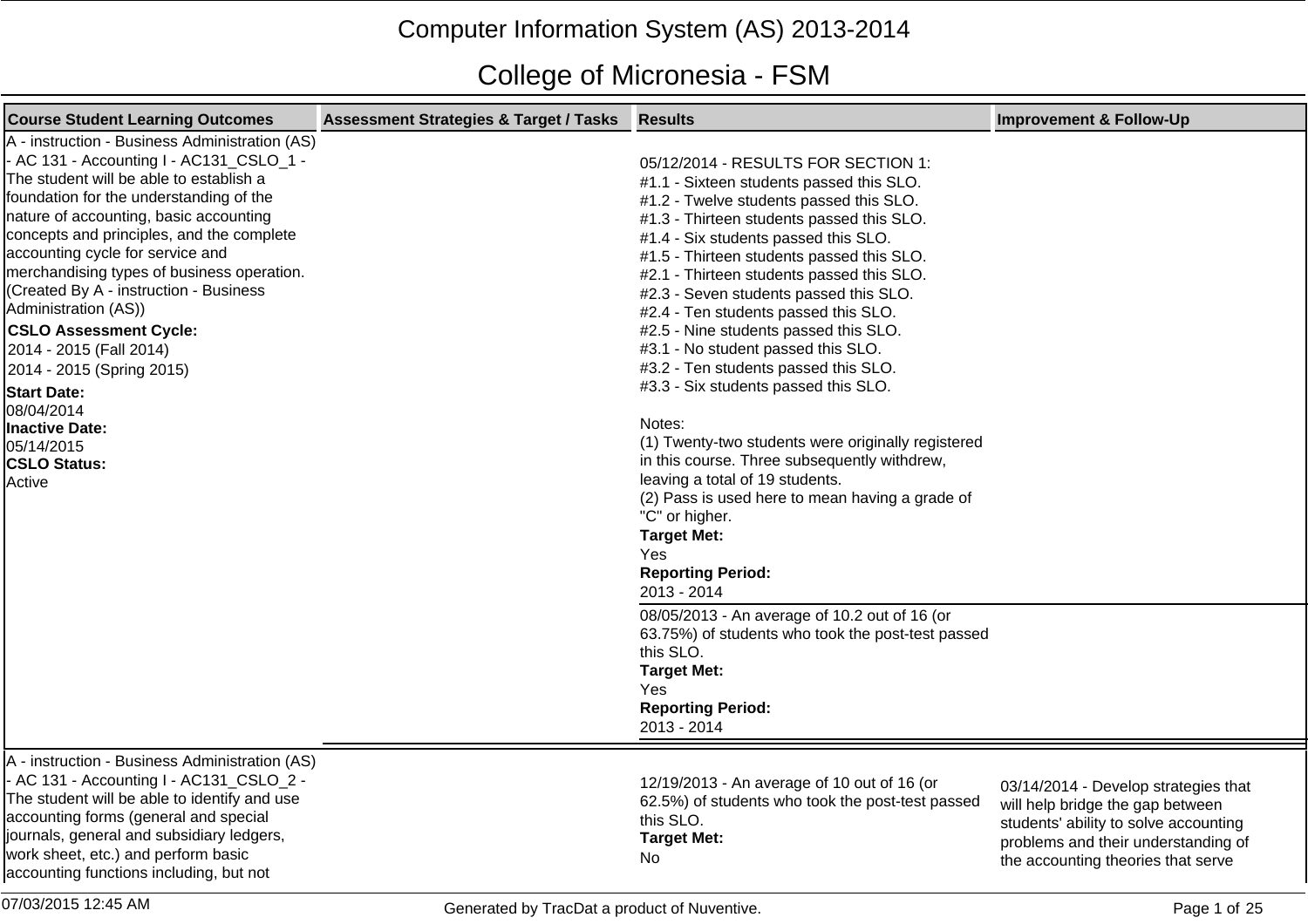| <b>Course Student Learning Outcomes</b>                                                                                                                                                                                                                                                                                                                                           | <b>Assessment Strategies &amp; Target / Tasks</b>                                                                                                                                                                                                                                                                                      | <b>Results</b>                                                                                                                                                                         | <b>Improvement &amp; Follow-Up</b>        |
|-----------------------------------------------------------------------------------------------------------------------------------------------------------------------------------------------------------------------------------------------------------------------------------------------------------------------------------------------------------------------------------|----------------------------------------------------------------------------------------------------------------------------------------------------------------------------------------------------------------------------------------------------------------------------------------------------------------------------------------|----------------------------------------------------------------------------------------------------------------------------------------------------------------------------------------|-------------------------------------------|
| limited to, recording and posting<br>transactions, preparing a trial balance, a<br>work sheet, and simple financial statements,<br>with at least 70% level of accuracy. (Created<br>By A - instruction - Business Administration<br>((AS)                                                                                                                                         |                                                                                                                                                                                                                                                                                                                                        | <b>Reporting Period:</b><br>2013 - 2014                                                                                                                                                | as guides to good accounting<br>practice. |
| <b>CSLO Assessment Cycle:</b><br>2014 - 2015 (Fall 2014)<br>2014 - 2015 (Spring 2015)                                                                                                                                                                                                                                                                                             |                                                                                                                                                                                                                                                                                                                                        |                                                                                                                                                                                        |                                           |
| <b>Start Date:</b><br>08/04/2014<br><b>Inactive Date:</b><br>05/14/2015<br><b>CSLO Status:</b><br>Active                                                                                                                                                                                                                                                                          |                                                                                                                                                                                                                                                                                                                                        |                                                                                                                                                                                        |                                           |
| A - instruction - Business Administration (AS)<br>- AC 131 - Accounting I - AC131_CSLO_3 -<br>3. Recognize the importance of internal<br>control for cash, prepare bank reconciliation<br>statements, make correcting, adjusting, and<br>correcting entries, and perform limited<br>analysis of basic financial reports. (Created<br>By A - instruction - Business Administration |                                                                                                                                                                                                                                                                                                                                        | 12/19/2013 - An average of 2.7 out of 16 (or<br>16.67%) of students who took the post-test passed<br>this SLO.<br><b>Target Met:</b><br>Yes<br><b>Reporting Period:</b><br>2013 - 2014 |                                           |
| ((AS)<br><b>CSLO Assessment Cycle:</b><br>2014 - 2015 (Fall 2014)<br>2014 - 2015 (Spring 2015)<br><b>Start Date:</b><br>08/04/2014<br>Inactive Date:<br>05/14/2015<br><b>CSLO Status:</b><br>Active                                                                                                                                                                               |                                                                                                                                                                                                                                                                                                                                        |                                                                                                                                                                                        |                                           |
| A - instruction - Computer Information<br>Systems (AS) - CA 105 - Data Analysis -<br>CA105_CSLO_1 - Explain and demonstrate<br>how to create and format a workbook and<br>work with formulas, functions, and graphics.<br>(Created By A - instruction - Computer<br>Information Systems (AS))                                                                                     | <b>Assessment Strategy:</b><br>Use results of embedded modified true/false successful<br>questions, fill in the blanks, and matching<br>questions in Pre-test/Post-test and hands-on<br>case project that covers and demonstrate<br>how to create and format a workbook and<br>work with formulas, functions, and graphics.<br>Target: | 05/16/2014 - 17 of 22 students, 77% were<br><b>Target Met:</b><br>Yes<br><b>Reporting Period:</b><br>2013 - 2014                                                                       |                                           |
| 07/03/2015 12:45 AM                                                                                                                                                                                                                                                                                                                                                               | Generated by TracDat a product of Nuventive.                                                                                                                                                                                                                                                                                           |                                                                                                                                                                                        | Page 2 of 25                              |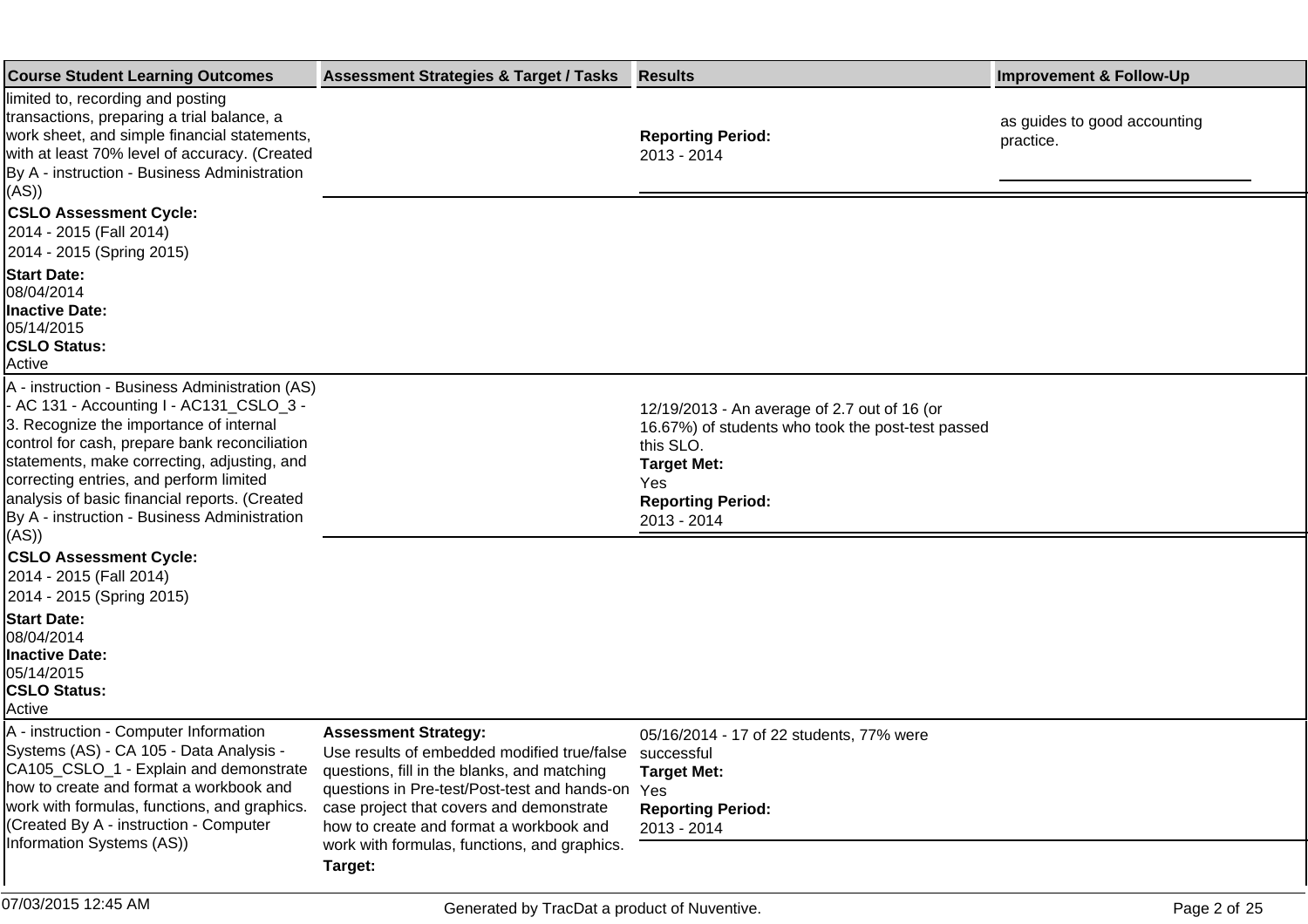| <b>Course Student Learning Outcomes</b>                                                                                                                                                                                          | <b>Assessment Strategies &amp; Target / Tasks</b>                                                                                                               | <b>Results</b>                                                                                     | <b>Improvement &amp; Follow-Up</b> |
|----------------------------------------------------------------------------------------------------------------------------------------------------------------------------------------------------------------------------------|-----------------------------------------------------------------------------------------------------------------------------------------------------------------|----------------------------------------------------------------------------------------------------|------------------------------------|
| <b>CSLO Assessment Cycle:</b><br>2014 - 2015 (Spring 2015)                                                                                                                                                                       | At least 60% of the students should achieve<br>an A-C rating level in CA105_CSLO_1                                                                              |                                                                                                    |                                    |
| <b>Start Date:</b><br>01/06/2015<br><b>Inactive Date:</b><br>05/08/2015<br><b>CSLO Status:</b><br>Active                                                                                                                         |                                                                                                                                                                 |                                                                                                    |                                    |
| A - instruction - Computer Information<br>Systems (AS) - IS 201 - Computer<br>Information Systems - IS201_CSLO_1 -<br>Explain computer systems. (Created By A -<br>instruction - Computer Information Systems                    | <b>Assessment Strategy:</b><br>Use written test, written assignment and<br>project presentation<br><b>Assessment Type:</b><br>Exam/Quiz - In Course             | 12/19/2013 - 15/28=54%<br><b>Target Met:</b><br>No.<br><b>Reporting Period:</b><br>2013 - 2014     |                                    |
| (AS)<br><b>CSLO Assessment Cycle:</b><br>2014 - 2015 (Fall 2014)<br>2014 - 2015 (Spring 2015)                                                                                                                                    | Target:<br>60% of students taking the three assessment<br>types pass the SLO#1                                                                                  |                                                                                                    |                                    |
| <b>Start Date:</b><br>08/12/2014<br>Inactive Date:<br>12/17/2014<br><b>CSLO Status:</b><br>Active                                                                                                                                |                                                                                                                                                                 |                                                                                                    |                                    |
| A - instruction - Computer Information<br>Systems (AS) - IS 201 - Computer<br>Information Systems - IS201_CSLO_2 -<br>Explain hardware and its resources.<br>(Created By A - instruction - Computer<br>Information Systems (AS)) | <b>Assessment Strategy:</b><br>Use written test, written assignment, and<br>project presentation<br><b>Assessment Type:</b><br>Exam/Quiz - In Course<br>Target: | $12/19/2014 - 26/28 = 93%$<br><b>Target Met:</b><br>Yes<br><b>Reporting Period:</b><br>2013 - 2014 |                                    |
| <b>CSLO Assessment Cycle:</b><br>2014 - 2015 (Fall 2014)<br>2014 - 2015 (Spring 2015)                                                                                                                                            | 60% of students taking the assessments<br>pass the SLO#2                                                                                                        |                                                                                                    |                                    |
| <b>Start Date:</b><br>08/12/2014<br><b>Inactive Date:</b><br>12/17/2014<br><b>CSLO Status:</b><br>Active                                                                                                                         |                                                                                                                                                                 |                                                                                                    |                                    |
| A - instruction - Computer Information<br>Systems (AS) - IS 220 - Computer<br>Programming - IS220_CSLO_1 - Explain                                                                                                               | <b>Assessment Strategy:</b><br>Use the result of Pre/Post-test that covers :                                                                                    | 05/13/2014 - ACHIEVED. Thirteen(13) out of<br>sixteen(16) or 79% of the students achieved an A-    |                                    |
| 07/03/2015 12:45 AM                                                                                                                                                                                                              | Generated by TracDat a product of Nuventive.                                                                                                                    |                                                                                                    | Page 3 of 25                       |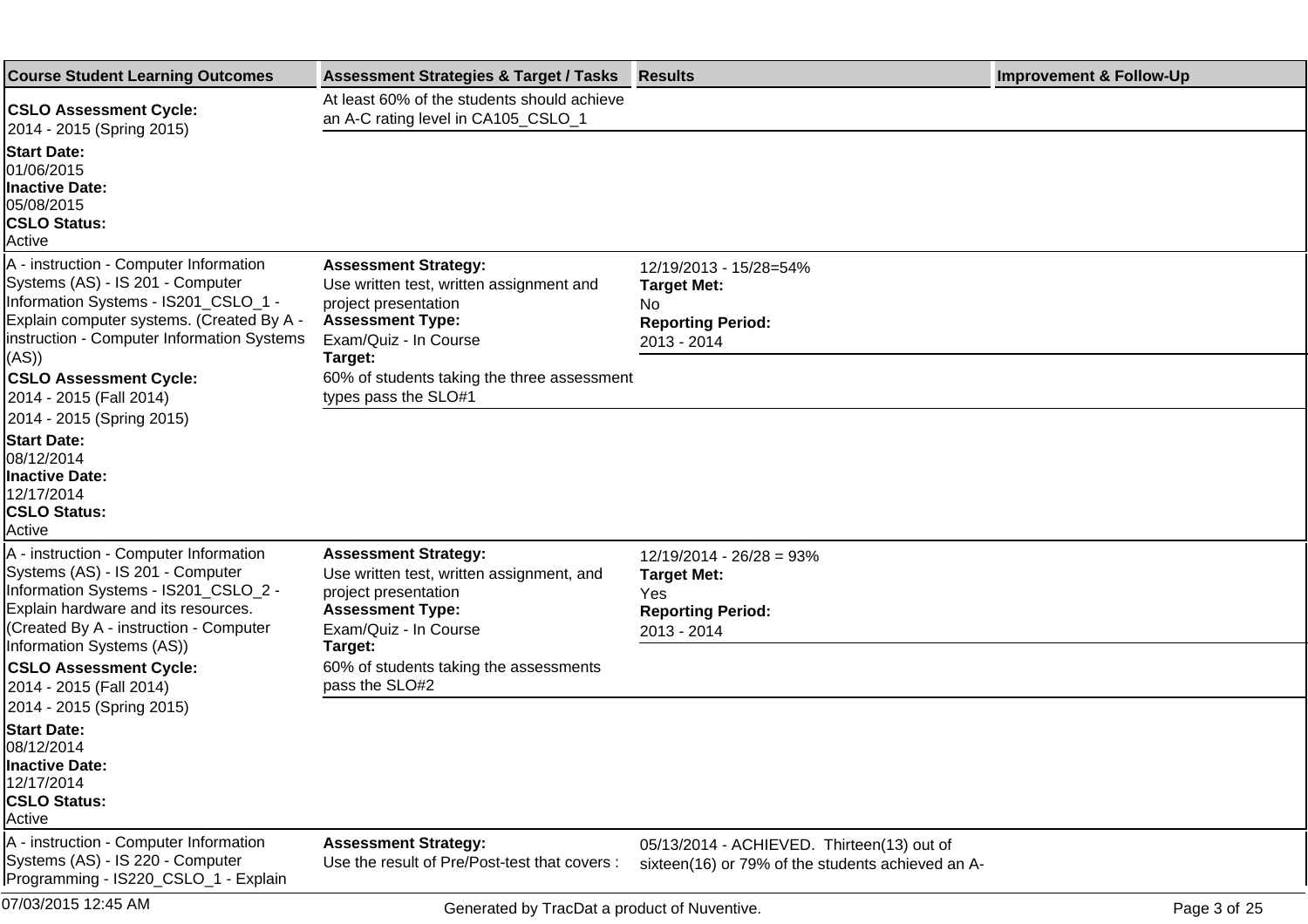| <b>Course Student Learning Outcomes</b>                                                                                                                                                                                                                                                                                                                                                                                                                                                                                                                                                                                                                                                                                                                                                                                                  | <b>Assessment Strategies &amp; Target / Tasks</b>                                                                                                                                                                                                                                                                                         | <b>Results</b>                                                                                                                                                                                                                                                                                                                                                                   | <b>Improvement &amp; Follow-Up</b>                                                                                                                                                                                                                                                                                                                                                                                                                                                                                                                                                                       |
|------------------------------------------------------------------------------------------------------------------------------------------------------------------------------------------------------------------------------------------------------------------------------------------------------------------------------------------------------------------------------------------------------------------------------------------------------------------------------------------------------------------------------------------------------------------------------------------------------------------------------------------------------------------------------------------------------------------------------------------------------------------------------------------------------------------------------------------|-------------------------------------------------------------------------------------------------------------------------------------------------------------------------------------------------------------------------------------------------------------------------------------------------------------------------------------------|----------------------------------------------------------------------------------------------------------------------------------------------------------------------------------------------------------------------------------------------------------------------------------------------------------------------------------------------------------------------------------|----------------------------------------------------------------------------------------------------------------------------------------------------------------------------------------------------------------------------------------------------------------------------------------------------------------------------------------------------------------------------------------------------------------------------------------------------------------------------------------------------------------------------------------------------------------------------------------------------------|
| computer programming concepts. (Created<br>1. features and benefits of prevalent<br>By A - instruction - Computer Information<br>programming languages;<br>Systems (AS))<br>2. the general phases of program<br><b>CSLO Assessment Cycle:</b><br>2014 - 2015 (Fall 2014)<br>compiling, linking, and debugging;<br>2014 - 2015 (Spring 2015)<br><b>Start Date:</b><br>process output;<br>08/18/2014<br>4. programming tools- flowcharts,<br>pseudocode, hierarchy chart, and<br><b>CSLO Status:</b><br>documentation basics;<br>Active<br>5. literals, variables, operators, and<br>functions;<br>tasks to smaller tasks;<br>9. the concept of arrays;<br><b>Assessment Type:</b><br>Exam/Quiz - Pre-Post<br>Target:<br>achieve an A-C rating level in<br>IS220_CSLO_1.<br><b>Related Documents:</b><br>caa_is220_cslo1 pre-post test.pdf | development, including planning, coding,<br>3. three types of basic instructions - input,<br>6. conditional statements/control structures,<br>relational operators, and logical operators;<br>7. purpose of general functionality provided<br>by loops statements/repetition structures;<br>8. the benefits of dividing large programming | C rating level in CSLO_1.<br>*Note: Result is the average of 9 specific CSLO<br>under Is220_CSLO_1<br><b>Target Met:</b><br>Yes<br><b>Reporting Period:</b><br>2013 - 2014<br><b>Related Documents:</b><br><b>is220</b><br>spring2014CSLOAssessmentSumm<br>aryReport MMM.pdf                                                                                                     | 05/13/2014 - Target: Increase from<br>47% (Spring 2014) to at least 60%<br>(Fall2014) the number of student<br>who can achieve CSLO1.7 with an<br>A-C rating level<br>Assessment Type: Quiz - Pre/Post<br><b>Test</b><br>Assessment Strategy: Use the result<br>of CSLO1.7 Pre/Post Test that<br>covers the purpose of general<br>functionality provided by loops<br>statements/repetition structures<br>computer programming concepts<br>Follow-Up:<br>12/11/2014 - Target was<br>achieved. Sixteen(16) out of<br>twenty five(25) or 66% of the<br>students achieved an A-C level in<br>IS220_CSLO_1.7. |
|                                                                                                                                                                                                                                                                                                                                                                                                                                                                                                                                                                                                                                                                                                                                                                                                                                          | At least sixty(60%) of the students should                                                                                                                                                                                                                                                                                                | 12/31/2013 - ACHIEVED. Twenty seven(27) out of<br>thirty Three(33) or 79% of the students achieved<br>an A-C rating level in CLSO_1.<br>*Note: Result is the average of 9 specific CSLO<br>under Is220 CSLO 1<br><b>Target Met:</b><br>Yes<br><b>Reporting Period:</b><br>2013 - 2014<br><b>Related Documents:</b><br>is220<br>spring2014CSLOAssessmentSumm<br>aryReport MMM.pdf | 01/07/2014 - Target: To increase<br>from 47%(Fall2013) to at least<br>60%(Spring2014) the number of<br>student who can achieve CSLO1.6<br>with an A-C rating level<br>Assessment Type: Caseprojects<br><b>Assessment Strategy:</b><br>Use the result of Pre/Post-test that<br>covers conditional<br>statements/control structures,<br>relational operators, and logical<br>operators computer programming<br>concepts                                                                                                                                                                                    |

**Follow-Up:**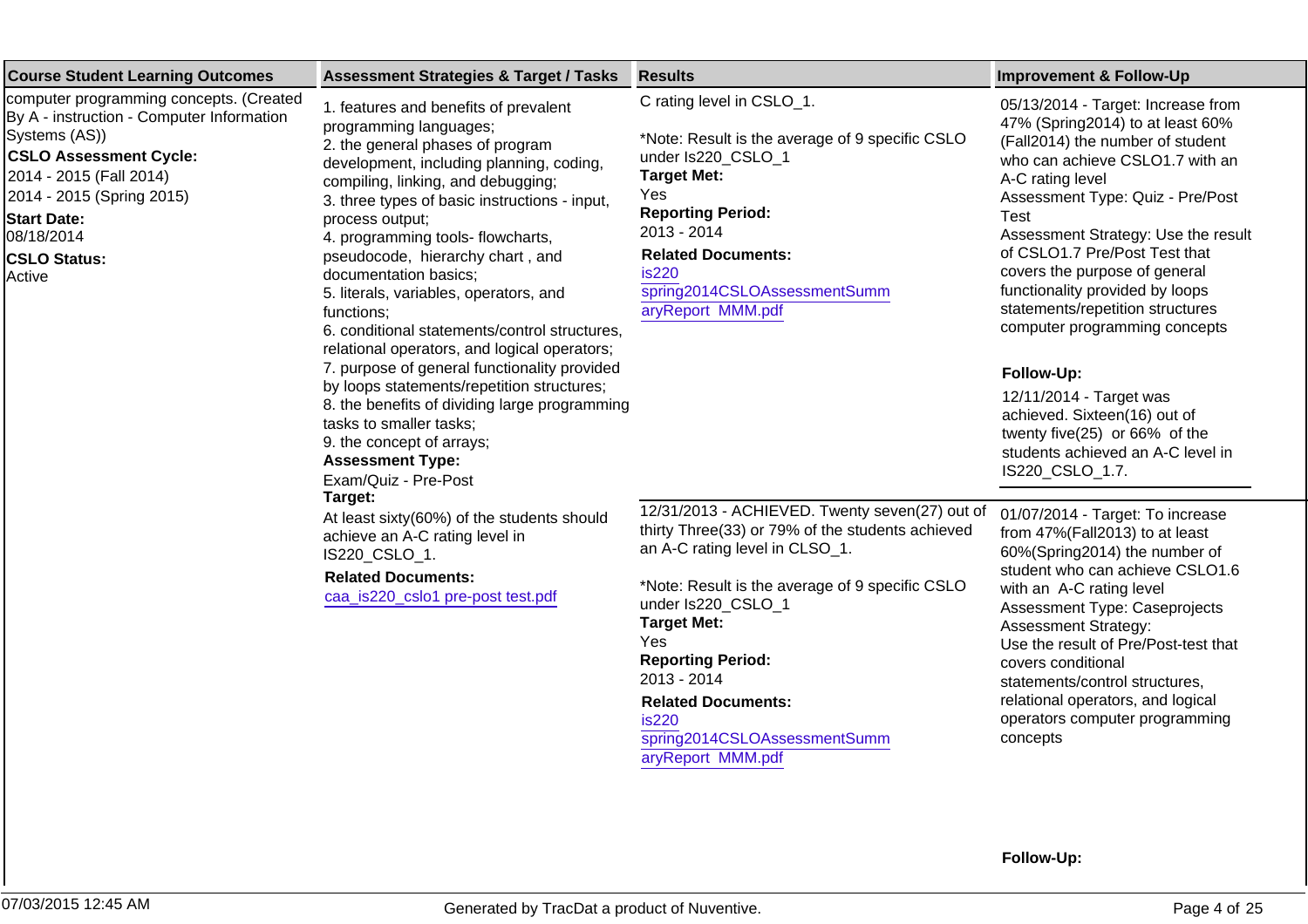| <b>Course Student Learning Outcomes</b>                                                                                                                                                                                                                                                                                                                            | <b>Assessment Strategies &amp; Target / Tasks</b>                                                                                                                                                                                                                                                                                                           | <b>Results</b>                                                                                                                                                                                                                                                                                            | <b>Improvement &amp; Follow-Up</b>                                                                                                                                                                                                                                                                                                                    |
|--------------------------------------------------------------------------------------------------------------------------------------------------------------------------------------------------------------------------------------------------------------------------------------------------------------------------------------------------------------------|-------------------------------------------------------------------------------------------------------------------------------------------------------------------------------------------------------------------------------------------------------------------------------------------------------------------------------------------------------------|-----------------------------------------------------------------------------------------------------------------------------------------------------------------------------------------------------------------------------------------------------------------------------------------------------------|-------------------------------------------------------------------------------------------------------------------------------------------------------------------------------------------------------------------------------------------------------------------------------------------------------------------------------------------------------|
|                                                                                                                                                                                                                                                                                                                                                                    |                                                                                                                                                                                                                                                                                                                                                             |                                                                                                                                                                                                                                                                                                           | Follow-Up:<br>05/13/2014 - Target was<br>achieved. Twelve(12) out of<br>Sixteen(16) students or 69%<br>achieved in CSLO1.6.                                                                                                                                                                                                                           |
|                                                                                                                                                                                                                                                                                                                                                                    |                                                                                                                                                                                                                                                                                                                                                             |                                                                                                                                                                                                                                                                                                           |                                                                                                                                                                                                                                                                                                                                                       |
| A - instruction - Computer Information<br>Systems (AS) - IS 220 - Computer<br>Programming - IS220_CSLO_2 -<br>Demonstrate project(program) development<br>skills. (Created By A - instruction - Computer<br>Information Systems (AS))<br><b>CSLO Assessment Cycle:</b><br>2014 - 2015 (Fall 2014)<br>2014 - 2015 (Spring 2015)<br><b>Start Date:</b><br>08/18/2014 | <b>Assessment Strategy:</b><br>Use result of Hands-on Case Project that<br>demonstrates:<br>1. top-down approach;<br>2. conditional statements/control structures;<br>3. loop statements/ repetition structures;<br>4. subroutines, and functions;<br>5. processing arrays; and<br>6. debugging techniques and diagnostic<br>methods for correcting errors. | 05/13/2014 - ACHIEVED. Twelve(12) out of<br>sixteen(16) or 72% of the students achieved an A-<br>C rating level in CSLO_2.<br>*Note: Result is the average of 6 specific CSLO<br>under Is220_CSLO_2.<br><b>Target Met:</b><br>Yes<br><b>Reporting Period:</b><br>2013 - 2014<br><b>Related Documents:</b> | 08/19/2014 - Target: Increase from<br>56% (Spring2014) to at least<br>sixty(60%) (Fall2014) the number of<br>student who achieved CSLO2.3 with<br>an A-C rating level<br>Assessment Type: Project-Individual<br><b>Assessment Strategy:</b><br>Use result of Hands-on Caseproject<br>that demonstrates the loops<br>statements/ repetition structures |
| <b>CSLO Status:</b><br>Active                                                                                                                                                                                                                                                                                                                                      | <b>Assessment Type:</b><br>Project-Individual<br>Target:                                                                                                                                                                                                                                                                                                    | is220<br>spring2014CSLOAssessmentSumm<br>aryReport MMM.pdf                                                                                                                                                                                                                                                | computer programming concepts                                                                                                                                                                                                                                                                                                                         |
|                                                                                                                                                                                                                                                                                                                                                                    | At least sixty(60%) of the students should<br>achieve an A-C rating level in<br>IS220_CSLO_2.<br><b>Related Documents:</b><br>is220 CSLO2 Caseprojects<br>caa_is220_cslo2.3a while loop<br>statement.pdf                                                                                                                                                    |                                                                                                                                                                                                                                                                                                           | Follow-Up:<br>12/11/2014 - Target 1 was<br>achieved. Seventee(17) out of<br>twenty five(25) or 68% of the<br>students achieved an A-C level in<br>IS220_CSLO_2.3.                                                                                                                                                                                     |
|                                                                                                                                                                                                                                                                                                                                                                    | caa_is220_cslo2.3b for_loops.pdf<br>caa_is220_cslo2.1a algorithm and<br>flowcharting.pdf<br>caa_is220_cslo2.2a oneway and two<br>way control statement.pdf<br>caa_is220_cslo2.2b multiway<br>branches if_else.pdf<br>caa_is220_cslo_2.2c multiway                                                                                                           | 12/31/2013 - ACHIEVED. Twenty seven(27) out of<br>thirty three(33) or 79% of the students achieved an<br>A-C rating level in CLSO_2.<br>*Note: Result is the average of 6 specific CSLO<br>under Is220_CSLO_2.<br><b>Target Met:</b>                                                                      | 01/08/2013 - Target: To increase<br>from 20%(Fall2013) to at least<br>60%(Spring2014) the number of<br>student who can achieve CSLO2.2<br>Assessment Type: Project Individual                                                                                                                                                                         |
|                                                                                                                                                                                                                                                                                                                                                                    | branches switchcase.pdf<br>caa_is220_cslo2.5 array.pdf<br>IS220_CSLO_2 Grading Rubric.pdf                                                                                                                                                                                                                                                                   | Yes<br><b>Reporting Period:</b><br>2013 - 2014                                                                                                                                                                                                                                                            | Assessment Strategy: Use result of<br>Hands-on CaseProject that<br>demonstrates conditional                                                                                                                                                                                                                                                           |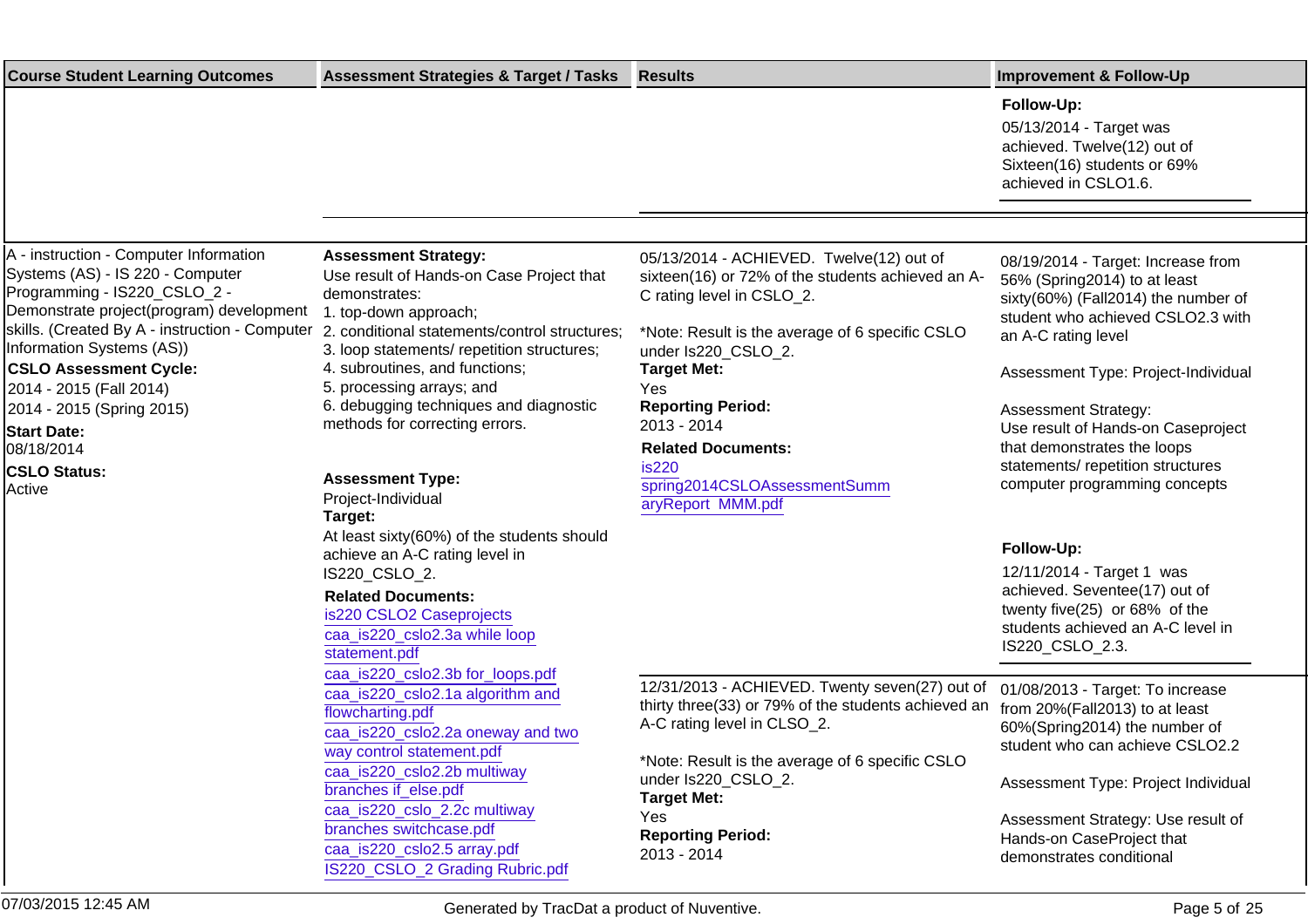| <b>Course Student Learning Outcomes</b>                                                                                            | <b>Assessment Strategies &amp; Target / Tasks</b>                                                                             | <b>Results</b>                                            | <b>Improvement &amp; Follow-Up</b>                                                                                                                                                                                                                                                                              |
|------------------------------------------------------------------------------------------------------------------------------------|-------------------------------------------------------------------------------------------------------------------------------|-----------------------------------------------------------|-----------------------------------------------------------------------------------------------------------------------------------------------------------------------------------------------------------------------------------------------------------------------------------------------------------------|
|                                                                                                                                    |                                                                                                                               | <b>Related Documents:</b><br><b>is220</b>                 | statements/control structures<br>computer programming concepts                                                                                                                                                                                                                                                  |
|                                                                                                                                    |                                                                                                                               | spring2014CSLOAssessmentSumm<br>aryReport MMM.pdf         | Follow-Up:<br>12/11/2014 - Target was<br>achieved. Twenty two(22) out of<br>twenty(25 or 88% of the<br>students achieved an A-C level in<br>IS220 CSLO 2.2.<br>08/19/2014 - Target: To increase<br>from 56%(Spring2014) to at least<br>60%(Fall2014) the number of<br>student who can achieve<br><b>CSLO2.2</b> |
|                                                                                                                                    |                                                                                                                               |                                                           | Assessment Type: Project<br>Individual                                                                                                                                                                                                                                                                          |
|                                                                                                                                    |                                                                                                                               |                                                           | Assessment Strategy: Use result<br>of Hands-on CaseProject that<br>demonstrates conditional<br>statements/control structures<br>computer programming concepts<br>05/13/2014 - Target to increase<br>from 20%(Fall2013) to at least<br>60%(Spring2014) the number of                                             |
|                                                                                                                                    |                                                                                                                               |                                                           | student who can achieve<br>CSLO2.2 WAS NOT ACHIEVED.<br>Nine(9) out of fifteen(16) students<br>or 56% achieved in CSLO2.2.                                                                                                                                                                                      |
| A - instruction - Computer Information<br>Systems (AS) - IS 230 - Database Design -<br>IS230 CSLO 1 - Differentiate flat-file from | <b>Assessment Strategy:</b><br>Use Quiz that will test student's<br>understanding between the difference of flat- Target Met- | 05/20/2014 - 18 of 20 students, or 90% were<br>successful |                                                                                                                                                                                                                                                                                                                 |

IS230\_CSLO\_1 - Differentiate flat-file from relational database. (Created By A instruction - Computer Information Systems  $(AS)$ 

understanding between the difference of flatfile or unstructured file vs relational database that has structure and organization. **Assessment Type:**

**Target Met:** Yes **Reporting Period:** 2013 - 2014 **Related Documents:**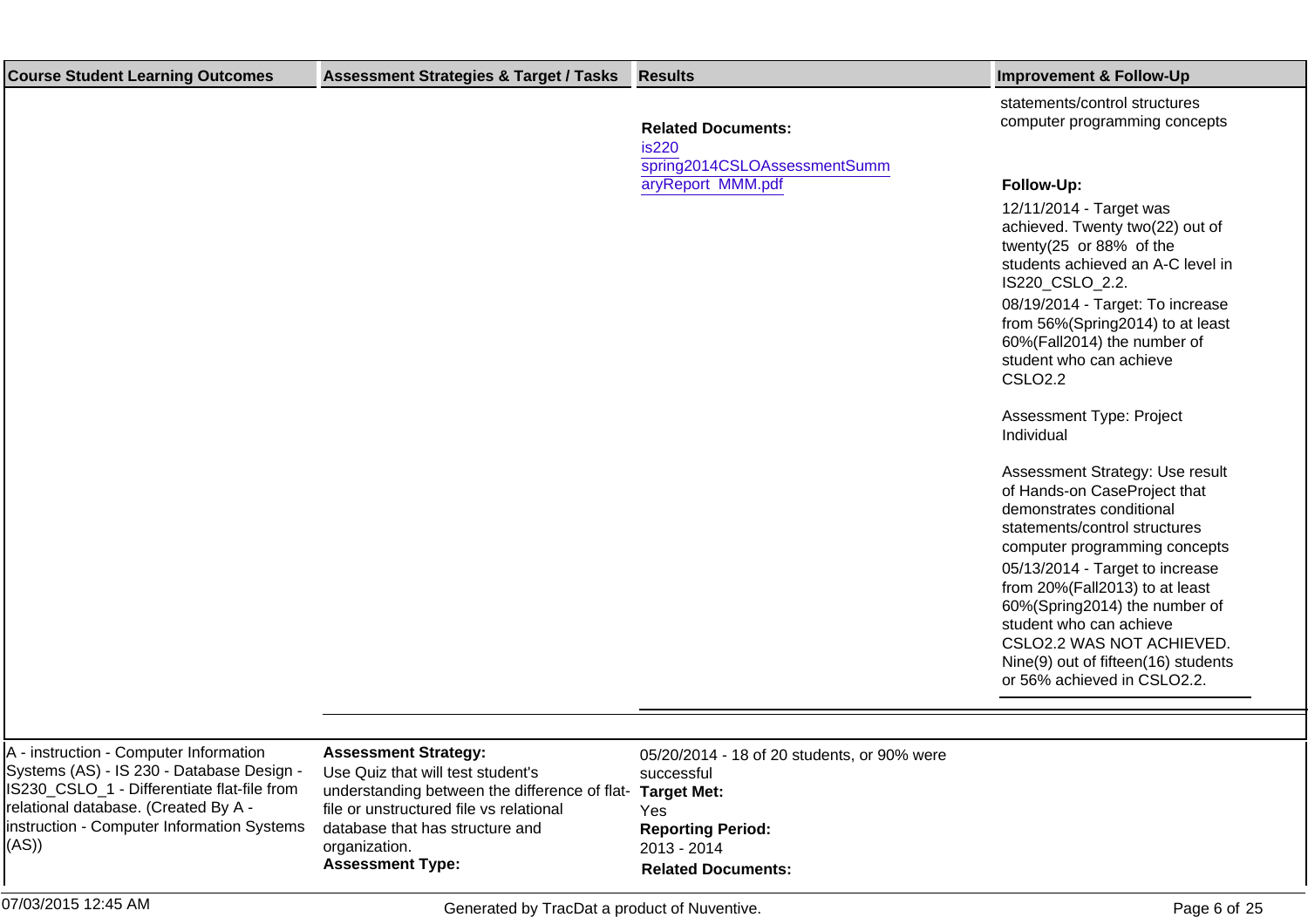| <b>Course Student Learning Outcomes</b>                                                                                                                                                                                                                                                                                                                                                                                                                                   | <b>Assessment Strategies &amp; Target / Tasks</b>                                                                                                                                                                                                                                                                                        | <b>Results</b>                                                                                                                                                                                                                                                                                                                                                                                                                                          | <b>Improvement &amp; Follow-Up</b> |
|---------------------------------------------------------------------------------------------------------------------------------------------------------------------------------------------------------------------------------------------------------------------------------------------------------------------------------------------------------------------------------------------------------------------------------------------------------------------------|------------------------------------------------------------------------------------------------------------------------------------------------------------------------------------------------------------------------------------------------------------------------------------------------------------------------------------------|---------------------------------------------------------------------------------------------------------------------------------------------------------------------------------------------------------------------------------------------------------------------------------------------------------------------------------------------------------------------------------------------------------------------------------------------------------|------------------------------------|
| <b>CSLO Assessment Cycle:</b><br>2014 - 2015 (Fall 2014)<br>2014 - 2015 (Spring 2015)<br><b>Start Date:</b><br>08/19/2013<br><b>CSLO Status:</b><br>Active                                                                                                                                                                                                                                                                                                                | Exam/Quiz - In Course<br>Target:<br>At least sixty(60%) of the students should<br>achieve an A-C rating level in<br>IS230_CSLO_1.                                                                                                                                                                                                        | <b>Course Level Assessment-IS230-</b><br>Spring 2014.doc<br>12/21/2013 - 23 of 23 students, or 100% were<br>successful on this SLO<br><b>Target Met:</b><br>Yes<br><b>Reporting Period:</b><br>2013 - 2014<br><b>Related Documents:</b><br><b>Course Level Assessment-IS230-</b><br><b>Fall 2013.doc</b>                                                                                                                                                |                                    |
| A - instruction - Computer Information<br>Systems (AS) - IS 230 - Database Design -<br>IS230_CSLO_2 - Identify the Hierarchy of<br>Data, its difference and as well as its<br>relationship from one another. (Created By A database.<br>instruction - Computer Information Systems Assessment Type:<br>(AS)<br><b>CSLO Assessment Cycle:</b><br>2014 - 2015 (Fall 2014)<br>2014 - 2015 (Spring 2015)<br><b>Start Date:</b><br>08/19/2013<br><b>CSLO Status:</b><br>Active | <b>Assessment Strategy:</b><br>Students will be given Case Studies that will<br>allow them to identify the hierarchy of data,<br>namely, field, record, table and finally a<br>Project-Individual<br>Target:<br>At least sixty(60%) of the students should<br>achieve an A-C rating level in<br>IS230_CSLO_2.                            | 05/20/2014 - 18 of 20 students, or 90% were<br>successful<br><b>Target Met:</b><br>Yes<br><b>Reporting Period:</b><br>2013 - 2014<br><b>Related Documents:</b><br><b>Course Level Assessment-IS230-</b><br>Spring 2014.doc<br>12/21/2013 - 23 of 23 students, or 100% were<br>successful<br><b>Target Met:</b><br>Yes<br><b>Reporting Period:</b><br>2013 - 2014<br><b>Related Documents:</b><br><b>Course Level Assessment-IS230-</b><br>Fall 2013.doc |                                    |
| A - instruction - Computer Information<br>Systems (AS) - IS 230 - Database Design -<br>IS230_CSLO_3 - Identify different type of<br>table relationships. (Created By A -<br>instruction - Computer Information Systems<br>(AS)<br><b>CSLO Assessment Cycle:</b><br>2014 - 2015 (Fall 2014)                                                                                                                                                                                | <b>Assessment Strategy:</b><br>Use a Non-graded exercise to build their<br>confidence in identifying type of table<br>relationships. Then use Graded exercise<br>that will allow them to identify relationship<br>between tables or entities using ERD (Entity<br>Relationship Diagram) Model and DBDL<br>(Database Definition Language) | 05/20/2014 - 14 of 20 students, or 70% were<br>successful<br><b>Target Met:</b><br>Yes<br><b>Reporting Period:</b><br>2013 - 2014<br><b>Related Documents:</b>                                                                                                                                                                                                                                                                                          |                                    |
| 07/03/2015 12:45 AM                                                                                                                                                                                                                                                                                                                                                                                                                                                       | Generated by TracDat a product of Nuventive.                                                                                                                                                                                                                                                                                             |                                                                                                                                                                                                                                                                                                                                                                                                                                                         | Page 7 of 25                       |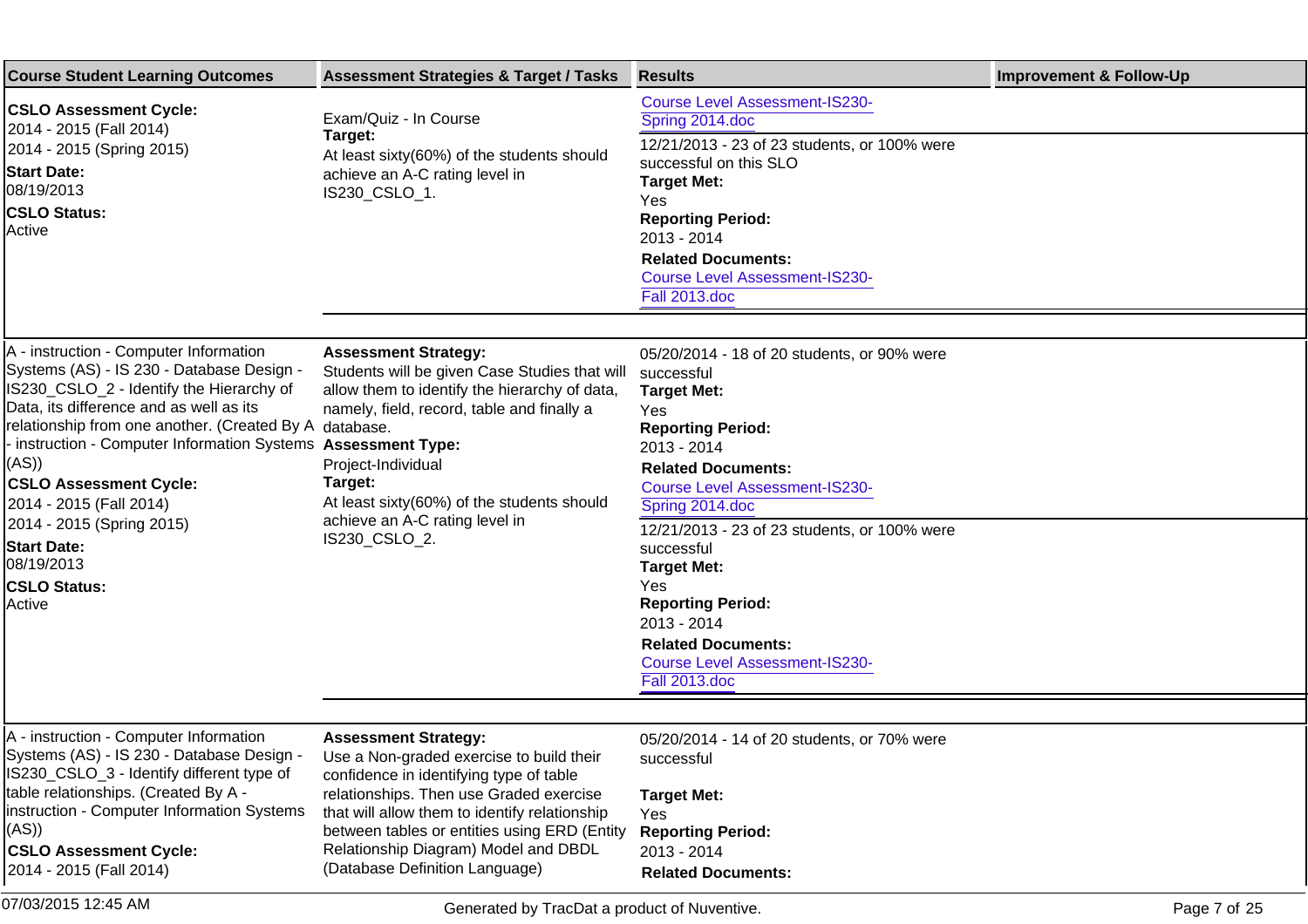| <b>Course Student Learning Outcomes</b>                                                                                                                                                                                                                                                                                                                                                                                                     | <b>Assessment Strategies &amp; Target / Tasks</b>                                                                                                                                                                                                                                                                                                                                                                                                                          | <b>Results</b>                                                                                                                                                                                                                                                                                                                                                    | <b>Improvement &amp; Follow-Up</b>                                                                                                                                                                 |
|---------------------------------------------------------------------------------------------------------------------------------------------------------------------------------------------------------------------------------------------------------------------------------------------------------------------------------------------------------------------------------------------------------------------------------------------|----------------------------------------------------------------------------------------------------------------------------------------------------------------------------------------------------------------------------------------------------------------------------------------------------------------------------------------------------------------------------------------------------------------------------------------------------------------------------|-------------------------------------------------------------------------------------------------------------------------------------------------------------------------------------------------------------------------------------------------------------------------------------------------------------------------------------------------------------------|----------------------------------------------------------------------------------------------------------------------------------------------------------------------------------------------------|
| 2014 - 2015 (Spring 2015)<br><b>Start Date:</b><br>08/19/2013<br><b>CSLO Status:</b><br>Active                                                                                                                                                                                                                                                                                                                                              | <b>Assessment Type:</b><br>Project-Individual<br>Target:<br>At least sixty(60%) of the students should<br>achieve an A-C rating level in<br>IS230_CSLO_3.                                                                                                                                                                                                                                                                                                                  | <b>Course Level Assessment-IS230-</b><br>Spring 2014.doc<br>12/21/2013 - 16 of 23 students, or 70% were<br>successful<br><b>Target Met:</b><br>Yes<br><b>Reporting Period:</b><br>2013 - 2014<br><b>Related Documents:</b><br><b>Course Level Assessment-IS230-</b><br>Fall 2013.doc                                                                              |                                                                                                                                                                                                    |
| A - instruction - Computer Information<br>Systems (AS) - IS 230 - Database Design -<br>IS230_CSLO_4 - Demonstrate the ability to<br>use important SQL construct to access or<br>manipulate a database. (Created By A -<br>instruction - Computer Information Systems<br>((AS)<br><b>CSLO Assessment Cycle:</b><br>2014 - 2015 (Fall 2014)<br>2014 - 2015 (Spring 2015)<br><b>Start Date:</b><br>08/19/2013<br><b>CSLO Status:</b><br>Active | <b>Assessment Strategy:</b><br>Use Hands-On Exercises for different SQL<br>constructs starting with basic SELECT<br>command, then with JOINS and then<br>updating and<br>inshttps://comfsm.tracdat.com/tracdat/faces/<br>assessment/course_assessment/editAssess<br>mentMethod.jsp#erting records in a Table.<br><b>Assessment Type:</b><br>Project-Individual<br>Target:<br>At least sixty(60%) of the students should<br>achieve an A-C rating level in<br>IS230_CSLO_4. | 05/20/2014 - 13 of 20 students, or 65% were<br>successful<br><b>Target Met:</b><br>No.<br><b>Reporting Period:</b><br>2013 - 2014<br><b>Related Documents:</b><br><b>Course Level Assessment-IS230-</b><br>Spring 2014.doc<br>12/21/2013 - 19 of 23 students, or 82.6% were<br>successful<br><b>Target Met:</b><br>Yes<br><b>Reporting Period:</b><br>2013 - 2014 | 05/22/2014 - More take home<br>exercise should be given to the<br>students aside from the Non-Graded<br>exercise to build up the necessary<br>skills in constructing SQL for any<br>given problem. |
| A - instruction - Computer Information<br>Systems (AS) - IS 230 - Database Design -<br>IS230_CSLO_5 - Design a conceptual model students could apply their knowledge in<br>for database using ERD. (Created By A -<br>instruction - Computer Information Systems<br>(AS))<br><b>CSLO Assessment Cycle:</b><br>2014 - 2015 (Fall 2014)<br>2014 - 2015 (Spring 2015)<br><b>Start Date:</b><br>08/19/2013                                      | <b>Assessment Strategy:</b><br>Use problems and case studies wherein<br>developing an ERD or a conceptual model<br>of a database.<br><b>Assessment Type:</b><br>Project-Individual<br>Target:<br>At least sixty(60%) of the students should<br>achieve an A-C rating level in<br>IS230_CSLO_5.                                                                                                                                                                             | 12/21/2013 - 20 of 23 students, or 87% were<br>successful<br><b>Target Met:</b><br>Yes<br><b>Reporting Period:</b><br>2013 - 2014<br><b>Related Documents:</b><br><b>Course Level Assessment-IS230-</b><br><b>Fall 2013.doc</b>                                                                                                                                   |                                                                                                                                                                                                    |

07/03/2015 12:45 AM Generated by TracDat a product of Nuventive. Page 8 of 25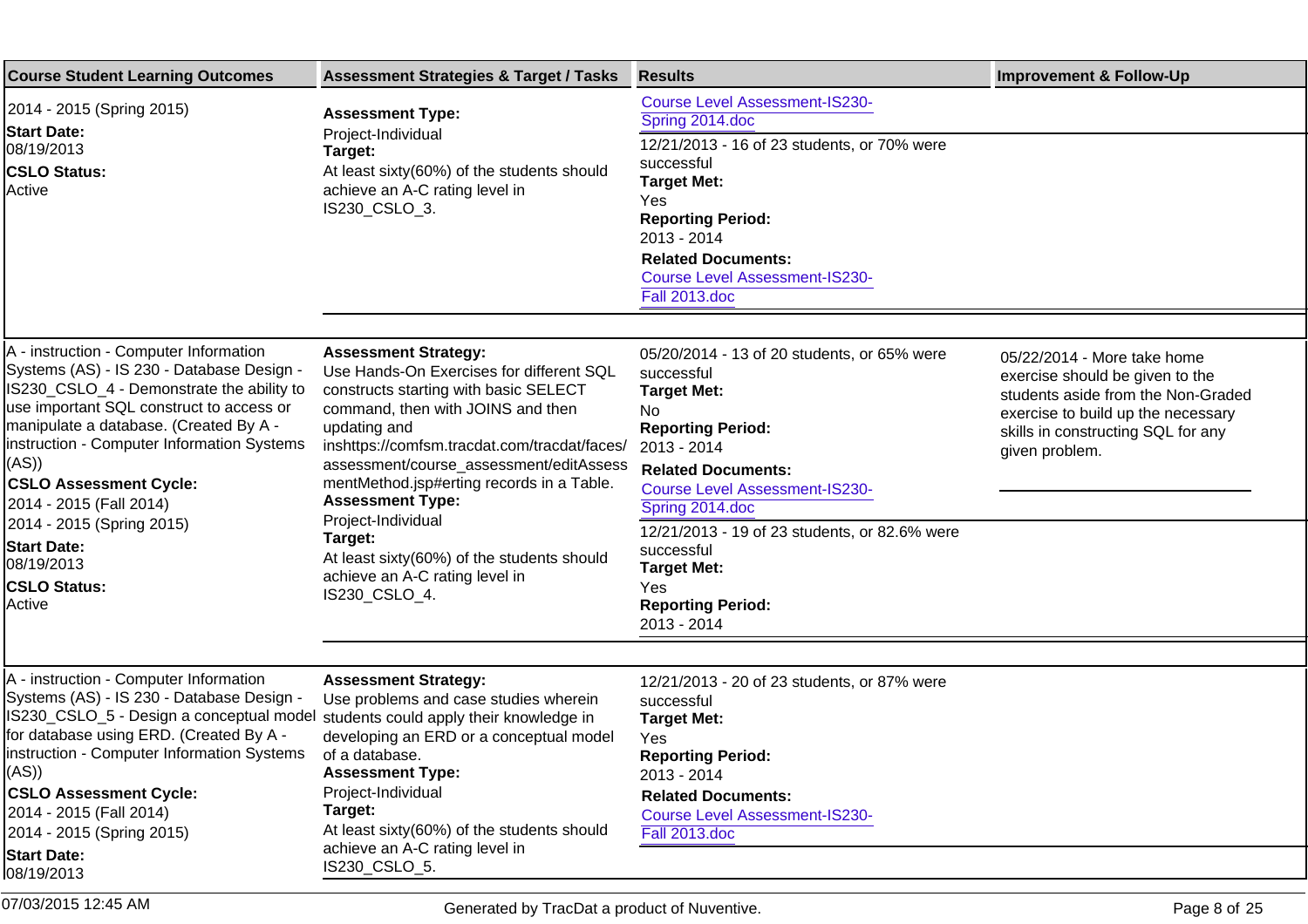| <b>Course Student Learning Outcomes</b>                                                                                                                                                                                                                                                                                                                       | <b>Assessment Strategies &amp; Target / Tasks</b>                                                                                                                                                                                                                                                                                                                                                    | Results                                                                                                                                                                                                                    | <b>Improvement &amp; Follow-Up</b> |
|---------------------------------------------------------------------------------------------------------------------------------------------------------------------------------------------------------------------------------------------------------------------------------------------------------------------------------------------------------------|------------------------------------------------------------------------------------------------------------------------------------------------------------------------------------------------------------------------------------------------------------------------------------------------------------------------------------------------------------------------------------------------------|----------------------------------------------------------------------------------------------------------------------------------------------------------------------------------------------------------------------------|------------------------------------|
| <b>CSLO Status:</b><br>Active                                                                                                                                                                                                                                                                                                                                 |                                                                                                                                                                                                                                                                                                                                                                                                      |                                                                                                                                                                                                                            |                                    |
| A - instruction - Computer Information<br>Systems (AS) - IS 230 - Database Design -<br>IS230_CSLO_6 - Demonstrate<br>understanding of Normalization. (Created By normalized tables using 1st, 2nd and 3rd<br>A - instruction - Computer Information<br>Systems (AS))<br><b>CSLO Assessment Cycle:</b><br>2014 - 2015 (Fall 2014)<br>2014 - 2015 (Spring 2015) | <b>Assessment Strategy:</b><br>Use case study and problem that allow<br>students to normalize an intentionally un-<br>Normal Form methods in accumulative<br>manner.<br><b>Assessment Type:</b><br>Project-Individual<br>Target:<br>At least sixty(60%) of the students should                                                                                                                       | 05/20/2014 - 16 of 20 students, or 80% were<br>successful<br><b>Target Met:</b><br>Yes<br><b>Reporting Period:</b><br>2013 - 2014<br><b>Related Documents:</b><br><b>Course Level Assessment-IS230-</b><br>Spring 2014.doc |                                    |
| <b>Start Date:</b><br>08/19/2013                                                                                                                                                                                                                                                                                                                              | achieve an A-C rating level in                                                                                                                                                                                                                                                                                                                                                                       | 12/21/2013 - 21 of 23 students, or 91% were<br>successful                                                                                                                                                                  |                                    |
| <b>CSLO Status:</b><br>Active                                                                                                                                                                                                                                                                                                                                 | IS230_CSLO_6.                                                                                                                                                                                                                                                                                                                                                                                        | <b>Target Met:</b><br>Yes<br><b>Reporting Period:</b><br>2013 - 2014<br><b>Related Documents:</b><br><b>Course Level Assessment-IS230-</b><br>Fall 2013.doc                                                                |                                    |
|                                                                                                                                                                                                                                                                                                                                                               |                                                                                                                                                                                                                                                                                                                                                                                                      |                                                                                                                                                                                                                            |                                    |
| A - instruction - Computer Information<br>Systems (AS) - IS 230 - Database Design -<br>IS230_CSLO_7 - 7. Create an actual<br>database using a conceptual model and<br>normalization concepts. (Created By A -<br>instruction - Computer Information Systems<br>((AS)<br><b>CSLO Assessment Cycle:</b><br>2014 - 2015 (Fall 2014)<br>2014 - 2015 (Spring 2015) | <b>Assessment Strategy:</b><br>Students will create an actual database in<br>MS Access (or other RDMBS) based on<br>identified entities in which they themselves<br>supplied the fields. Then later on students<br>will create an actual database in MS Access<br>(or other RDMBS) as an implementation for<br>their conceptual model made earlier.<br><b>Assessment Type:</b><br>Project-Individual | 12/21/2013 - 20 of 23 students, or 87% were<br>successful<br><b>Target Met:</b><br>Yes<br><b>Reporting Period:</b><br>2013 - 2014<br><b>Related Documents:</b><br><b>Course Level Assessment-IS230-</b><br>Fall 2013.doc   |                                    |
| <b>Start Date:</b><br>08/19/2013<br><b>CSLO Status:</b><br>Active                                                                                                                                                                                                                                                                                             | Target:<br>At least sixty(60%) of the students should<br>achieve an A-C rating level in<br>IS230_CSLO_7.                                                                                                                                                                                                                                                                                             |                                                                                                                                                                                                                            |                                    |
| A - instruction - Computer Information<br>Systems (AS) - IS 240 - Webpage Design -<br>IS240_CSLO_1 - Explain the history of the                                                                                                                                                                                                                               | <b>Assessment Strategy:</b><br>Use the result of embedded four(4) items in<br>Pre/Post Test that covers Internet history,                                                                                                                                                                                                                                                                            | 05/13/2014 - ACHIEVED. Eleven(11) out of<br>sixteen(16) or 69% of the students achieved an A-                                                                                                                              |                                    |

07/03/2015 12:45 AM Generated by TracDat a product of Nuventive. Page 9 of 25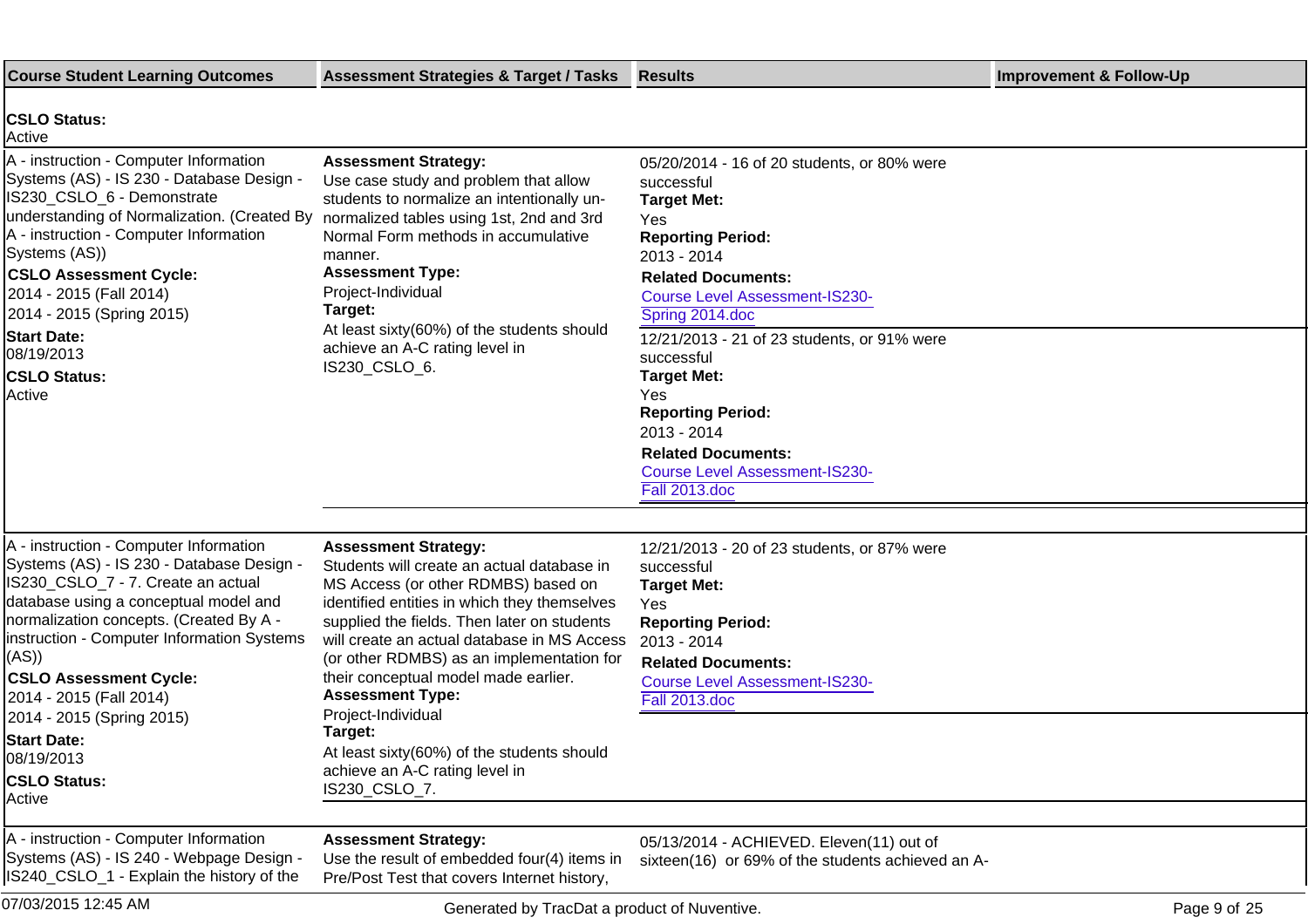| <b>Course Student Learning Outcomes</b>                                                                                                                                                                                                                                                                                                                                                               | <b>Assessment Strategies &amp; Target / Tasks</b>                                                                                                                                                                                                                                                                | <b>Results</b>                                                                                                                                                                                                                                                                                                                                                                                                                                                                                | <b>Improvement &amp; Follow-Up</b>                                                                                                                                                                                                                                                                                                                                                                                                                             |
|-------------------------------------------------------------------------------------------------------------------------------------------------------------------------------------------------------------------------------------------------------------------------------------------------------------------------------------------------------------------------------------------------------|------------------------------------------------------------------------------------------------------------------------------------------------------------------------------------------------------------------------------------------------------------------------------------------------------------------|-----------------------------------------------------------------------------------------------------------------------------------------------------------------------------------------------------------------------------------------------------------------------------------------------------------------------------------------------------------------------------------------------------------------------------------------------------------------------------------------------|----------------------------------------------------------------------------------------------------------------------------------------------------------------------------------------------------------------------------------------------------------------------------------------------------------------------------------------------------------------------------------------------------------------------------------------------------------------|
| Internet and related Internet concepts that is<br>vital in understanding Web development.<br>(Created By A - instruction - Computer<br>Information Systems (AS))<br><b>CSLO Assessment Cycle:</b><br>2014 - 2015 (Fall 2014)<br>2014 - 2015 (Spring 2015)<br><b>Start Date:</b><br>08/18/2014<br><b>CSLO Status:</b><br>Active                                                                        | Web standards and related Internet the<br>concepts<br><b>Assessment Type:</b><br>Exam/Quiz - Pre-Post<br>Target:<br>At least sixty(60%) of the students should<br>achieve an A-C rating level in<br>IS240_CSLO_1.<br><b>Related Documents:</b><br>slo1.1 c1 pre post test.doc                                    | C rating level in IS240_CSLO_1<br><b>Target Met:</b><br>Yes<br><b>Reporting Period:</b><br>2013 - 2014<br><b>Related Documents:</b><br>is240 Spring2014CSLOAssessment<br>SummaryReport MMM.pdf<br>12/31/2013 - ACHIEVED. Seven(7) out of<br>eighteen(18) or 40% of the students achieved an<br>A-C rating level in IS240_CSLO_1<br><b>Target Met:</b><br><b>No</b><br><b>Reporting Period:</b><br>2013 - 2014<br><b>Related Documents:</b><br>is240 fall2013 review of performance<br>MMM.pdf | 03/13/2014 - *Low success rate of<br>CSLO1 resulted from not attending<br>the first day/week of classes.<br>Plan: Announcement of First Day of<br>Instruction must be included in the<br>college website news feed and<br>emphasize that it is not only an<br>orientation day but start of lecture<br>and attendance is required and<br>counted. Adding of classes must be<br>done during their free time and not<br>be used as excuse for missing<br>classess |
| A - instruction - Computer Information<br>Systems (AS) - IS 240 - Webpage Design -<br>IS240_CSLO_2 - Demonstrate the important<br>HTML and XHTML tags in Structural Layer.<br>(Created By A - instruction - Computer<br>Information Systems (AS))<br><b>CSLO Assessment Cycle:</b><br>2014 - 2015 (Fall 2014)<br>2014 - 2015 (Spring 2015)<br><b>Start Date:</b><br>08/18/2014<br><b>CSLO Status:</b> | <b>Assessment Strategy:</b><br>Use Hands-on Caseproject that<br>demonstrates:<br>1. basic XHTML-compliant structure for the<br>web.<br>2. basic presentational elements like<br>heading, body and paragraph.<br>3. displays lists, links and images.<br><b>Assessment Type:</b><br>Project-Individual<br>Target: | 05/13/2014 - ACHIEVED. Fifteen(15) out of<br>sixteen(16) or 95% of the students achieved an A-<br>C rating level in CSLO_2.<br>*Note: Result is the average of 4 specific CSLO<br>under IS240 CSLO 2.<br><b>Target Met:</b><br>Yes<br><b>Reporting Period:</b><br>2013 - 2014<br><b>Related Documents:</b><br>is240 Spring2014 FinalProjects                                                                                                                                                  |                                                                                                                                                                                                                                                                                                                                                                                                                                                                |
| Active                                                                                                                                                                                                                                                                                                                                                                                                | At least sixty(60%) of the students should<br>achieve an A-C rating level in                                                                                                                                                                                                                                     | <b>ARTIFACTS MMM.pdf</b><br>is 240 Spring 2014CSL OAssessment                                                                                                                                                                                                                                                                                                                                                                                                                                 |                                                                                                                                                                                                                                                                                                                                                                                                                                                                |

[is240 Spring2014CSLOAssessment](https://comfsm.tracdat.com:443/tracdat/viewDocument?y=W8hiJlkSb1Ba) [SummaryReport MMM.pdf](https://comfsm.tracdat.com:443/tracdat/viewDocument?y=W8hiJlkSb1Ba)

IS240\_CSLO\_2.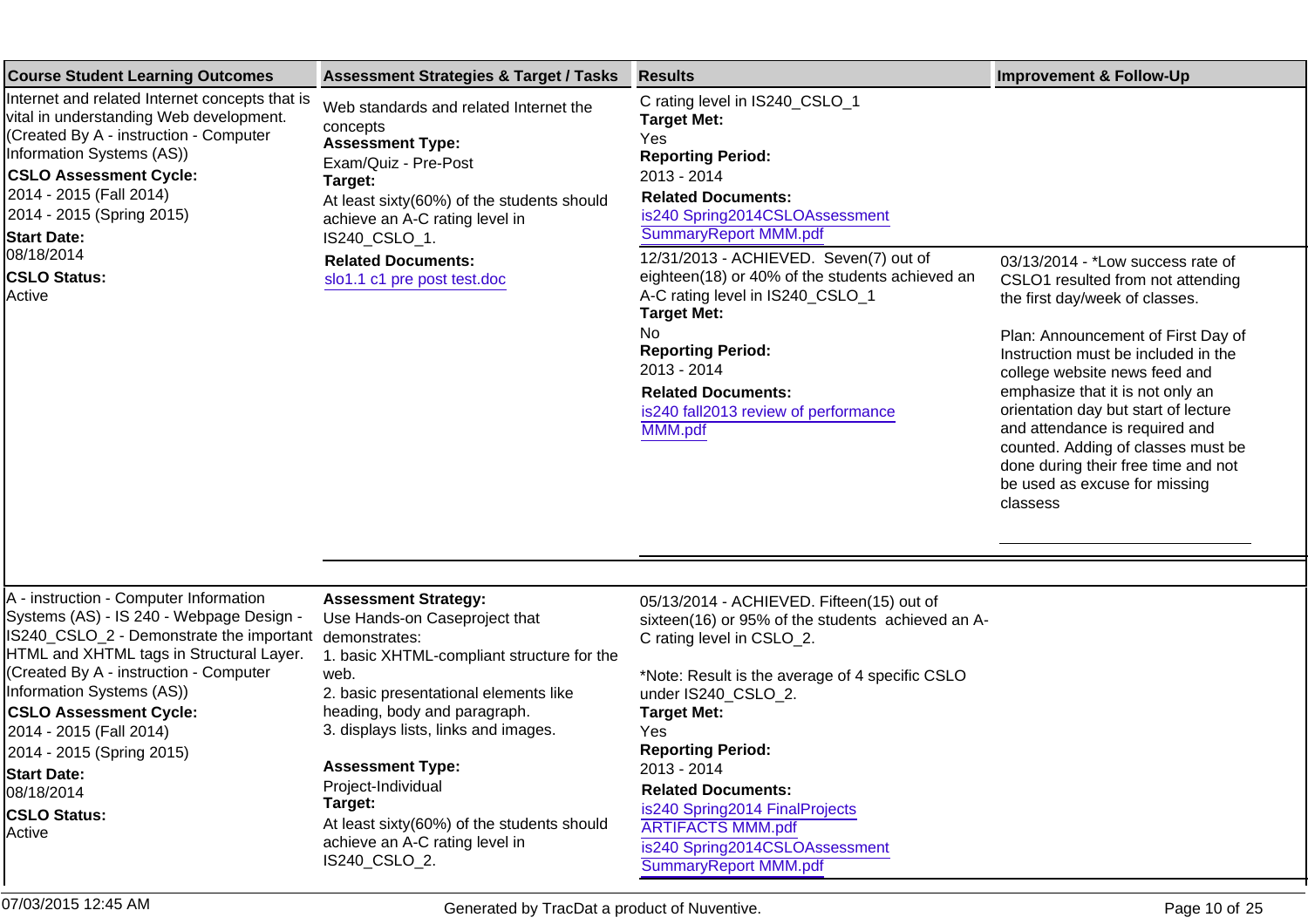| <b>Course Student Learning Outcomes</b>                                             | <b>Assessment Strategies &amp; Target / Tasks</b>                                                              | <b>Results</b>                                                                                                                           | <b>Improvement &amp; Follow-Up</b>              |
|-------------------------------------------------------------------------------------|----------------------------------------------------------------------------------------------------------------|------------------------------------------------------------------------------------------------------------------------------------------|-------------------------------------------------|
|                                                                                     | <b>Related Documents:</b><br>is240InstructorWebSiteProject<br>RequirementandGradingRubric.doc                  | 12/31/2013 - Target was achieved. Eighteen(18)<br>out of eighteen(18) or 100% of the students A-C<br>rating level in CSLO_2.             | 03/16/2014 - Maintain the current<br>strategies |
|                                                                                     |                                                                                                                | *Note: Result is the average of 4 specific CSLO<br>under IS240 CSLO 2.                                                                   |                                                 |
|                                                                                     |                                                                                                                | <b>Target Met:</b>                                                                                                                       |                                                 |
|                                                                                     |                                                                                                                | Yes<br><b>Reporting Period:</b>                                                                                                          |                                                 |
|                                                                                     |                                                                                                                | 2013 - 2014                                                                                                                              |                                                 |
|                                                                                     |                                                                                                                | <b>Related Documents:</b>                                                                                                                |                                                 |
|                                                                                     |                                                                                                                | is240 fall2013 review of performance<br>MMM.pdf                                                                                          |                                                 |
|                                                                                     |                                                                                                                |                                                                                                                                          |                                                 |
| A - instruction - Computer Information                                              | <b>Assessment Strategy:</b>                                                                                    | 05/13/2014 - ACHIEVED. Eleven(13) out of                                                                                                 |                                                 |
| Systems (AS) - IS 240 - Webpage Design -                                            | Use result of Hands-on CaseProject that                                                                        | fifteen(16) or 81% of the students achieved an A-                                                                                        |                                                 |
| IS240_CSLO_3 - Demonstrate how to                                                   | demonstrates:                                                                                                  | C rating level in CSLO_3.                                                                                                                |                                                 |
| separate design from content using CSS or<br>Cascading Style Sheet. (Created By A - | 1. an inline CSS.<br>2. an embedded CSS.                                                                       | *Note: Result is the average of 5 specific CSLO                                                                                          |                                                 |
| instruction - Computer Information Systems                                          | 3. an external CSS with external file.                                                                         | under IS240_CSLO_3.                                                                                                                      |                                                 |
| (AS))                                                                               | 4. common CSS properties in various                                                                            | <b>Target Met:</b>                                                                                                                       |                                                 |
| <b>CSLO Assessment Cycle:</b>                                                       | situations.                                                                                                    | <b>Yes</b>                                                                                                                               |                                                 |
| 2014 - 2015 (Fall 2014)<br>2014 - 2015 (Spring 2015)                                | <b>Assessment Type:</b><br>Project-Individual                                                                  | <b>Reporting Period:</b><br>2013 - 2014                                                                                                  |                                                 |
| <b>Start Date:</b>                                                                  | Target:                                                                                                        | <b>Related Documents:</b>                                                                                                                |                                                 |
| 08/18/2014                                                                          | At least sixty(60%) of the students should                                                                     | is240 Spring2014 FinalProjects                                                                                                           |                                                 |
| <b>CSLO Status:</b>                                                                 | achieve an A-C rating level in                                                                                 | <b>ARTIFACTS MMM.pdf</b>                                                                                                                 |                                                 |
| Active                                                                              | IS240_CSLO_3.<br><b>Related Documents:</b><br>is240InstructorWebSiteProject<br>RequirementandGradingRubric.doc | is240 Spring2014CSLOAssessment<br>SummaryReport MMM.pdf                                                                                  |                                                 |
|                                                                                     |                                                                                                                | 12/31/2013 - Target was achieved. Eighteen(18)<br>out of eighteen(18) or 100% of the students<br>achieved an A-C rating level in CSLO_3. | 03/16/2014 - Maintain the current<br>strategies |
|                                                                                     |                                                                                                                | *Note: Result is the average of 5 specific CSLO<br>under IS240_CSLO_3.                                                                   |                                                 |
|                                                                                     |                                                                                                                | <b>Target Met:</b>                                                                                                                       |                                                 |
|                                                                                     |                                                                                                                | Yes<br><b>Reporting Period:</b>                                                                                                          |                                                 |
|                                                                                     |                                                                                                                | 2013 - 2014                                                                                                                              |                                                 |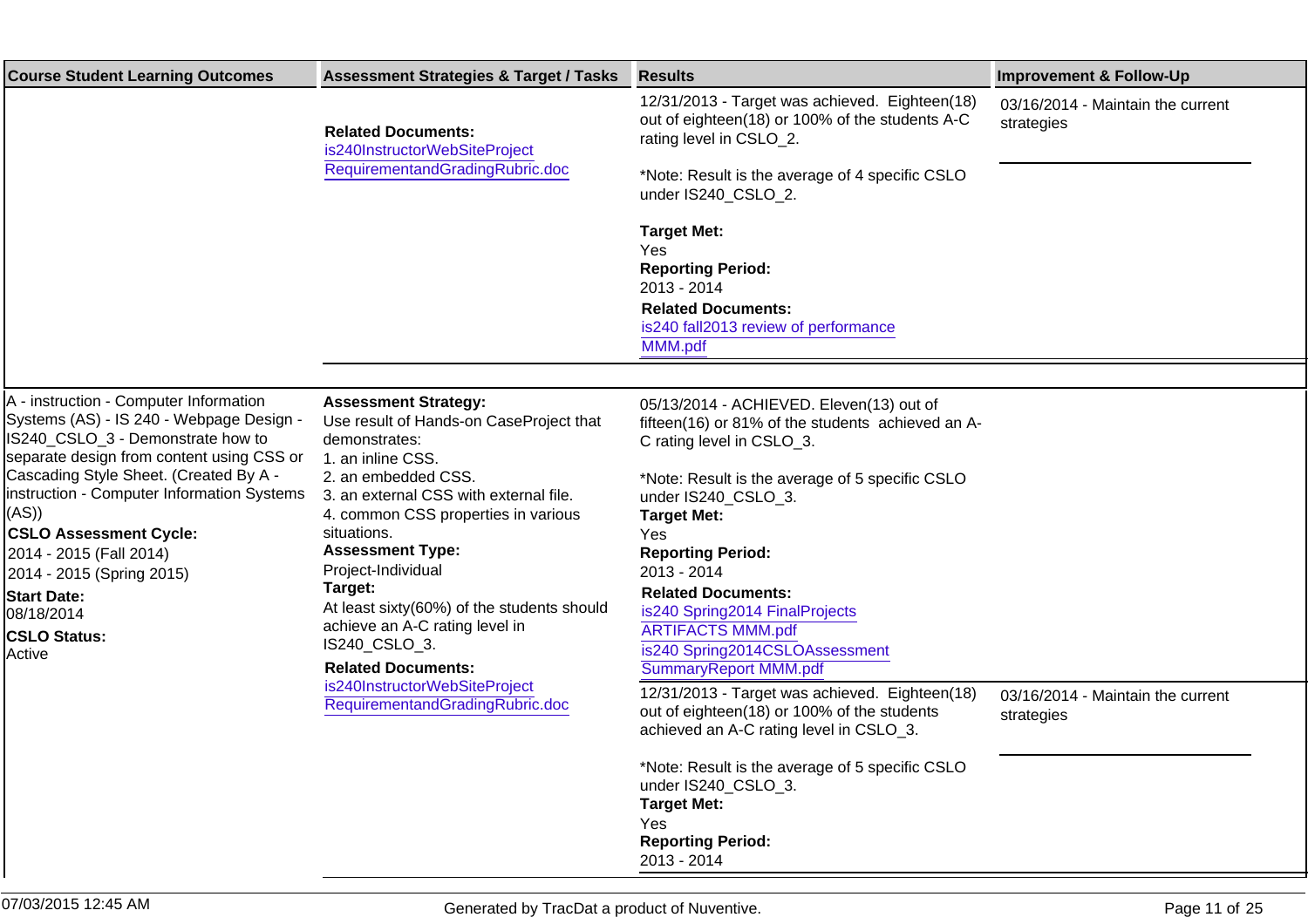| <b>Course Student Learning Outcomes</b>                                                                                                                                                                                                                                                                                                                                                                         | <b>Assessment Strategies &amp; Target / Tasks</b>                                                                                                                                                                                                                                                                                                                                                                                                                  | <b>Results</b>                                                                                                                                                                                                                                                                                                                                                                                                                                  | <b>Improvement &amp; Follow-Up</b>                                                                                                                                                                                                                                   |
|-----------------------------------------------------------------------------------------------------------------------------------------------------------------------------------------------------------------------------------------------------------------------------------------------------------------------------------------------------------------------------------------------------------------|--------------------------------------------------------------------------------------------------------------------------------------------------------------------------------------------------------------------------------------------------------------------------------------------------------------------------------------------------------------------------------------------------------------------------------------------------------------------|-------------------------------------------------------------------------------------------------------------------------------------------------------------------------------------------------------------------------------------------------------------------------------------------------------------------------------------------------------------------------------------------------------------------------------------------------|----------------------------------------------------------------------------------------------------------------------------------------------------------------------------------------------------------------------------------------------------------------------|
|                                                                                                                                                                                                                                                                                                                                                                                                                 |                                                                                                                                                                                                                                                                                                                                                                                                                                                                    |                                                                                                                                                                                                                                                                                                                                                                                                                                                 |                                                                                                                                                                                                                                                                      |
| A - instruction - Computer Information<br>Systems (AS) - IS 240 - Webpage Design -<br>IS240_CSLO_4 - Demonstrate the basic of<br>Web design especially in relation to CSS.<br>(Created By A - instruction - Computer<br>Information Systems (AS))<br><b>CSLO Assessment Cycle:</b><br>2014 - 2015 (Fall 2014)<br>2014 - 2015 (Spring 2015)<br><b>Start Date:</b><br>08/18/2014<br><b>CSLO Status:</b><br>Active | <b>Assessment Strategy:</b><br>Use result of Hands-on CaseProject that<br>demonstrates:<br>1. page layout design techniques<br>2. web design principles, best practices and<br>page layout design on the previously<br>created web page(s).<br>3. more advanced CSS topics like the box<br>principle.<br><b>Assessment Type:</b><br>Project-Individual<br>Target:<br>At least sixty(60%) of the students should<br>achieve an A-C rating level in<br>IS240_CSLO_4. | 05/13/2014 - ACHIEVED. Twelve(12) out of<br>sixteen(16) or 75% of the students achieved an A-<br>C rating level in IS240_CSLO_4.<br>*Note: Result is the average of 4 specific CSLO<br>under IS240_CSLO_4.<br><b>Target Met:</b><br><b>Yes</b><br><b>Reporting Period:</b><br>2013 - 2014<br><b>Related Documents:</b><br>is240 Spring2014 FinalProjects<br><b>ARTIFACTS MMM.pdf</b><br>is240 Spring2014CSLOAssessment<br>SummaryReport MMM.pdf | 05/13/2014 - Target: To increase<br>from 56% (Spring2014)to<br>60%(Fall2014) the number of<br>student who can achieve CSLO4.2                                                                                                                                        |
|                                                                                                                                                                                                                                                                                                                                                                                                                 | <b>Related Documents:</b><br>is240InstructorWebSiteProject<br>RequirementandGradingRubric.doc                                                                                                                                                                                                                                                                                                                                                                      | 12/31/2013 - Target was achieved. Twelve(12)<br>out of eighteen(18) or 67% of the students<br>achieved an A-C rating level in CSLO_4.<br>*Note: Result is the average of 4 specific CSLO<br>under IS240_CSLO_4.<br><b>Target Met:</b><br>Yes<br><b>Reporting Period:</b><br>2013 - 2014                                                                                                                                                         | 12/31/2013 - Plan: To increase from<br>50% (Fall2013)to 60% (Spring2014)<br>the number of student who can<br>achieve IS240 CSLO4 1<br>Follow-Up:<br>05/14/2014 - Target was<br>achieved. Eleven(11) out of<br>sixteen(16) or 69% of the<br>students achieved CSLO4.1 |
| A - instruction - Computer Information<br>Systems (AS) - IS 240 - Webpage Design -<br>IS240_CSLO_5 - Explain the importance of<br>Web development process and its                                                                                                                                                                                                                                               | <b>Assessment Strategy:</b><br>Use result of the Hands-on Final Project that<br>demonstrates:<br>the implementation of the Web development                                                                                                                                                                                                                                                                                                                         | 05/13/2014 - ACHIEVED. Eleven(11) out of<br>fifteen(15) or 73% of the students achieved an A-C<br>rating level in CSLO_5.                                                                                                                                                                                                                                                                                                                       |                                                                                                                                                                                                                                                                      |
| subsequent maintenance of the Web project.<br>(Created By A - instruction - Computer<br>Information Systems (AS))<br><b>CSLO Assessment Cycle:</b><br>2014 - 2015 (Fall 2014)                                                                                                                                                                                                                                   | process on the previously created web<br>page(s)<br>-Individual student will develop a Division<br>Website or CourseWebsite of an Instructor<br>of their choice at the National Campus as                                                                                                                                                                                                                                                                          | *Note: Result is the average of 3 specific CSLO<br>under IS240 CSLO 5.                                                                                                                                                                                                                                                                                                                                                                          |                                                                                                                                                                                                                                                                      |
| 2014 - 2015 (Spring 2015)<br><b>Start Date:</b>                                                                                                                                                                                                                                                                                                                                                                 | their final project.                                                                                                                                                                                                                                                                                                                                                                                                                                               | <b>Target Met:</b><br>Yes                                                                                                                                                                                                                                                                                                                                                                                                                       |                                                                                                                                                                                                                                                                      |
| 07/03/2015 12:45 AM                                                                                                                                                                                                                                                                                                                                                                                             | Generated by TracDat a product of Nuventive.                                                                                                                                                                                                                                                                                                                                                                                                                       |                                                                                                                                                                                                                                                                                                                                                                                                                                                 | Page 12 of 25                                                                                                                                                                                                                                                        |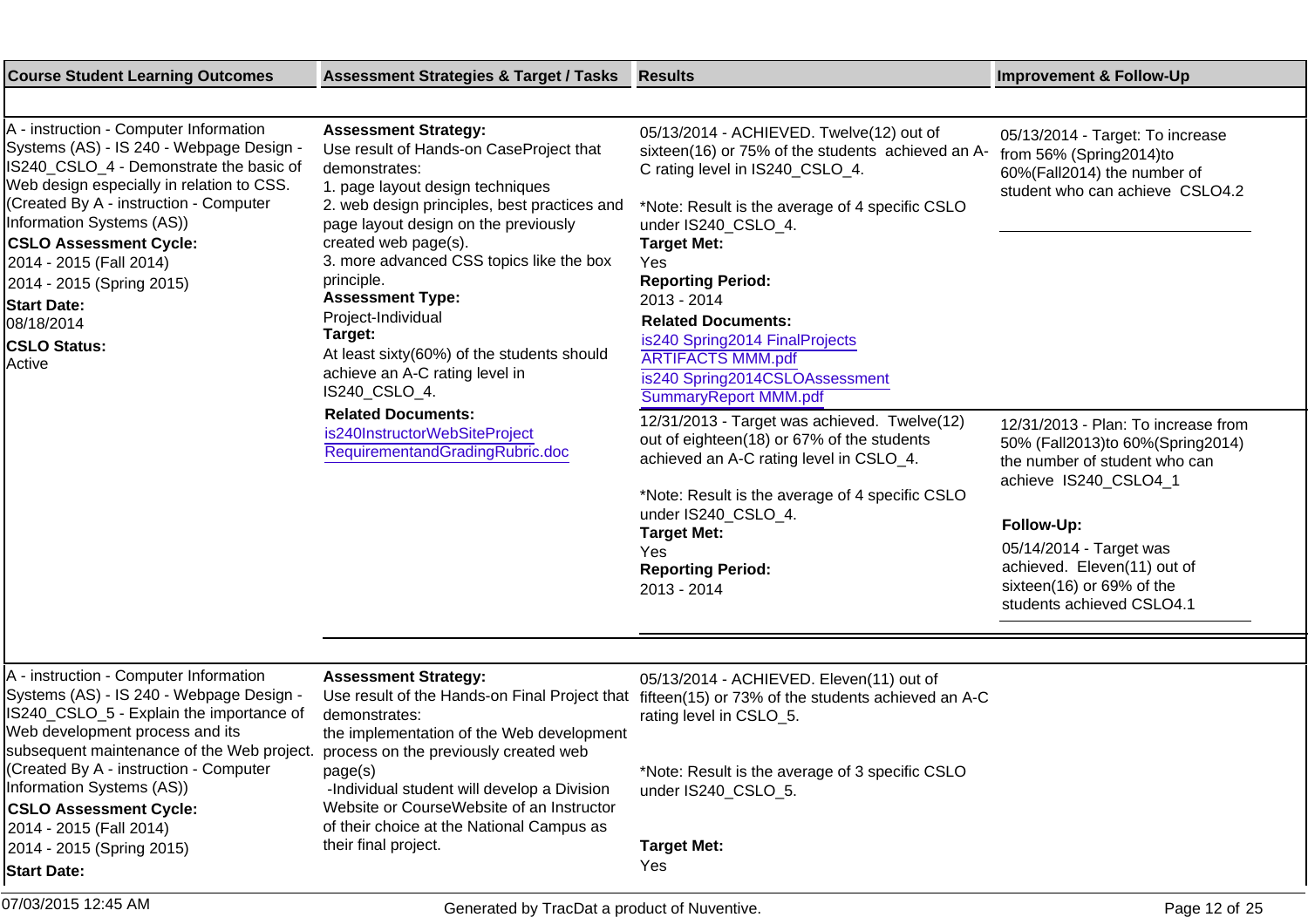| <b>Course Student Learning Outcomes</b>                                                                                                                                                                                                                               | <b>Assessment Strategies &amp; Target / Tasks</b>                                                                                                                                           | <b>Results</b>                                                                                                                                                                                | <b>Improvement &amp; Follow-Up</b>                 |
|-----------------------------------------------------------------------------------------------------------------------------------------------------------------------------------------------------------------------------------------------------------------------|---------------------------------------------------------------------------------------------------------------------------------------------------------------------------------------------|-----------------------------------------------------------------------------------------------------------------------------------------------------------------------------------------------|----------------------------------------------------|
| 08/18/2014<br><b>CSLO Status:</b><br>Active                                                                                                                                                                                                                           | <b>Assessment Type:</b><br>Project-Individual<br>Target:<br>At least sixty(60%) of the students should<br>achieve an A-C rating level in                                                    | <b>Reporting Period:</b><br>2013 - 2014<br><b>Related Documents:</b><br>is240 Spring2014 FinalProjects<br><b>ARTIFACTS MMM.pdf</b><br>is240 Spring2014CSLOAssessment<br>SummaryReport MMM.pdf |                                                    |
|                                                                                                                                                                                                                                                                       | IS240_CSLO_5.<br><b>Related Documents:</b><br>is240InstructorWebSiteProject<br>RequirementandGradingRubric.doc                                                                              | 12/31/2013 - Target was achieved. Fifteen(15) out 03/13/2014 - Maintain the<br>of fifteen(18) or 83% of the students achieved an<br>A-C rating level in CSLO_5.                               | assessment strategies used in this<br>IS240_CSLO_5 |
|                                                                                                                                                                                                                                                                       |                                                                                                                                                                                             | *Note: Result is the average of 3 specific CSLO<br>under IS240_CSLO_5.<br><b>Target Met:</b><br>Yes<br><b>Reporting Period:</b>                                                               |                                                    |
|                                                                                                                                                                                                                                                                       |                                                                                                                                                                                             | 2013 - 2014<br><b>Related Documents:</b><br>is240 fall2013 review of performance<br>MMM.pdf                                                                                                   |                                                    |
|                                                                                                                                                                                                                                                                       |                                                                                                                                                                                             | is240 fall2013 ARTIFACTS -<br><b>Instructor CourseWebPage</b><br>MMM.pdf                                                                                                                      |                                                    |
|                                                                                                                                                                                                                                                                       |                                                                                                                                                                                             |                                                                                                                                                                                               |                                                    |
| A - instruction - Computer Information<br>Systems (AS) - IS 260 - Business<br>Information Systems - IS260_CSLO_1 -<br>Explain the meaning of terms used to<br>describe common techniques and concepts<br>in business information systems (Created By Portfolio Review | <b>Assessment Strategy:</b><br>Graded exercise that would demonstrate<br>students understanding on basic concepts<br>and terms of a business information system.<br><b>Assessment Type:</b> | 05/20/2014 - 10 of 17 students, or 58.8% were<br>successful<br><b>Target Met:</b><br>No<br><b>Reporting Period:</b><br>2013 - 2014                                                            |                                                    |
| A - instruction - Computer Information<br>Systems (AS))<br><b>CSLO Assessment Cycle:</b><br>2014 - 2015 (Fall 2014)<br>2014 - 2015 (Spring 2015)                                                                                                                      | Target:<br>At least sixty(60%) of the students should<br>achieve an A-C rating level in<br>IS260_CSLO_1.                                                                                    | 12/21/2013 - 15 of 21 students, or 71% were<br>successful<br><b>Target Met:</b><br>Yes<br><b>Reporting Period:</b>                                                                            |                                                    |
| <b>Start Date:</b><br>08/19/2013                                                                                                                                                                                                                                      |                                                                                                                                                                                             | 2013 - 2014                                                                                                                                                                                   |                                                    |
| <b>CSLO Status:</b><br>Active                                                                                                                                                                                                                                         |                                                                                                                                                                                             |                                                                                                                                                                                               |                                                    |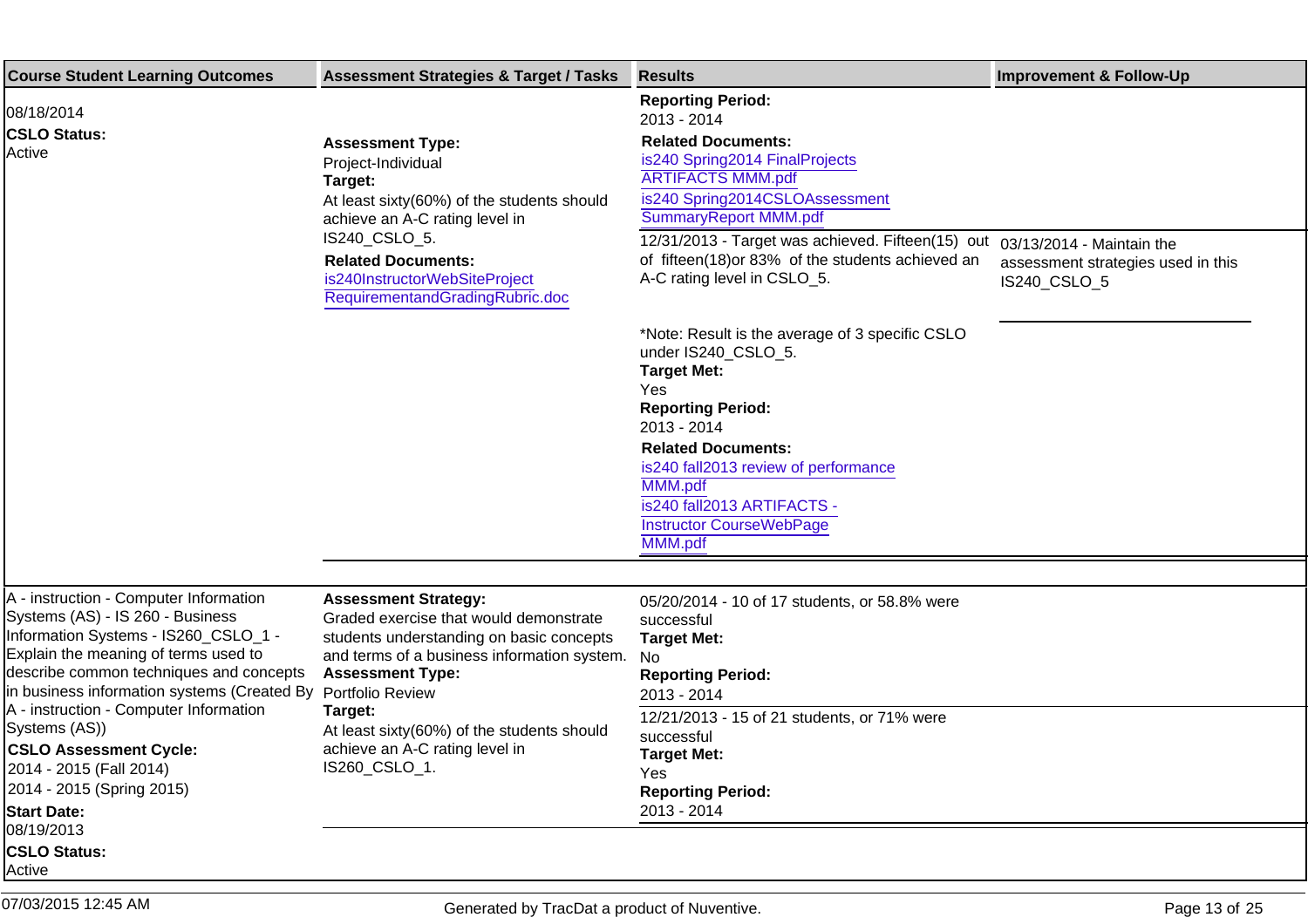| <b>Course Student Learning Outcomes</b>                                                                                                                                                                                                                                                         | <b>Assessment Strategies &amp; Target / Tasks</b>                                                                                                                                           | <b>Results</b>                                                                                                                      | <b>Improvement &amp; Follow-Up</b> |
|-------------------------------------------------------------------------------------------------------------------------------------------------------------------------------------------------------------------------------------------------------------------------------------------------|---------------------------------------------------------------------------------------------------------------------------------------------------------------------------------------------|-------------------------------------------------------------------------------------------------------------------------------------|------------------------------------|
| A - instruction - Computer Information<br>Systems (AS) - IS 260 - Business<br>Information Systems - IS260_CSLO_2 -<br>Demonstrate the successful use of a<br>microcomputer database management<br>system and a Web page editor. (Created By                                                     | <b>Assessment Strategy:</b><br>A Mini-project that would demonstrate their<br>skills in the usage of a DBMS<br><b>Assessment Type:</b><br>Project-Individual<br>Target:                     | 05/20/2014 - 12 of 17 students, or 70.6% were<br>successful<br><b>Target Met:</b><br>Yes<br><b>Reporting Period:</b><br>2013 - 2014 |                                    |
| A - instruction - Computer Information<br>Systems (AS))<br><b>CSLO Assessment Cycle:</b><br>2014 - 2015 (Fall 2014)<br>2014 - 2015 (Spring 2015)<br><b>Start Date:</b>                                                                                                                          | At least sixty(60%) of the students should<br>achieve an A-C rating level in<br>IS260_CSLO_2.                                                                                               | 12/21/2013 - 19 of 21 students, or 90% were<br>successful<br><b>Target Met:</b><br>Yes<br><b>Reporting Period:</b><br>2013 - 2014   |                                    |
| 08/19/2013<br><b>CSLO Status:</b><br>Active                                                                                                                                                                                                                                                     |                                                                                                                                                                                             |                                                                                                                                     |                                    |
| A - instruction - Computer Information<br>Systems (AS) - IS 260 - Business<br>Information Systems - IS260_CSLO_3 -<br>Describe the ways in which computers are<br>and will be used in business and<br>management. These concepts include                                                        | <b>Assessment Strategy:</b><br>Graded exercise on the practical usage of<br>data warehouse, e-commerce and data<br>mining.<br><b>Assessment Type:</b><br>Portfolio Review                   | 05/20/2014 - 15 of 17 students, or 88% were<br>successful<br><b>Target Met:</b><br>Yes<br><b>Reporting Period:</b><br>2013 - 2014   |                                    |
| telecommunications, electronic commerce,<br>data warehousing and mining, artificial<br>intelligence, and future directions of<br>computer-based information systems.<br>(Created By A - instruction - Computer<br>Information Systems (AS))<br><b>CSLO Assessment Cycle:</b>                    | Target:<br>At least sixty(60%) of the students should<br>achieve an A-C rating level in<br>IS260_CSLO_3.                                                                                    | 12/21/2013 - 14 of 21 students, or 67% were<br>successful<br><b>Target Met:</b><br>Yes<br><b>Reporting Period:</b><br>2013 - 2014   |                                    |
| 2014 - 2015 (Fall 2014)<br>2014 - 2015 (Spring 2015)                                                                                                                                                                                                                                            |                                                                                                                                                                                             |                                                                                                                                     |                                    |
| <b>Start Date:</b><br>08/19/2013<br><b>CSLO Status:</b><br>Active                                                                                                                                                                                                                               |                                                                                                                                                                                             |                                                                                                                                     |                                    |
| A - instruction - Computer Information<br>Systems (AS) - IS 260 - Business<br>Information Systems - IS260_CSLO_4 -<br>Demonstrate the idea of team-work in<br>developing a system by being involved in a<br>small-scale Web site development project.<br>(Created By A - instruction - Computer | <b>Assessment Strategy:</b><br>Student will develop a small-scale Website<br>as a team<br><b>Assessment Type:</b><br>Project-Group<br>Target:<br>At least sixty(60%) of the students should | 05/20/2014 - 13 of 17 students, or 76% were<br>successful<br><b>Target Met:</b><br>Yes<br><b>Reporting Period:</b><br>2013 - 2014   |                                    |

07/03/2015 12:45 AM Generated by TracDat a product of Nuventive.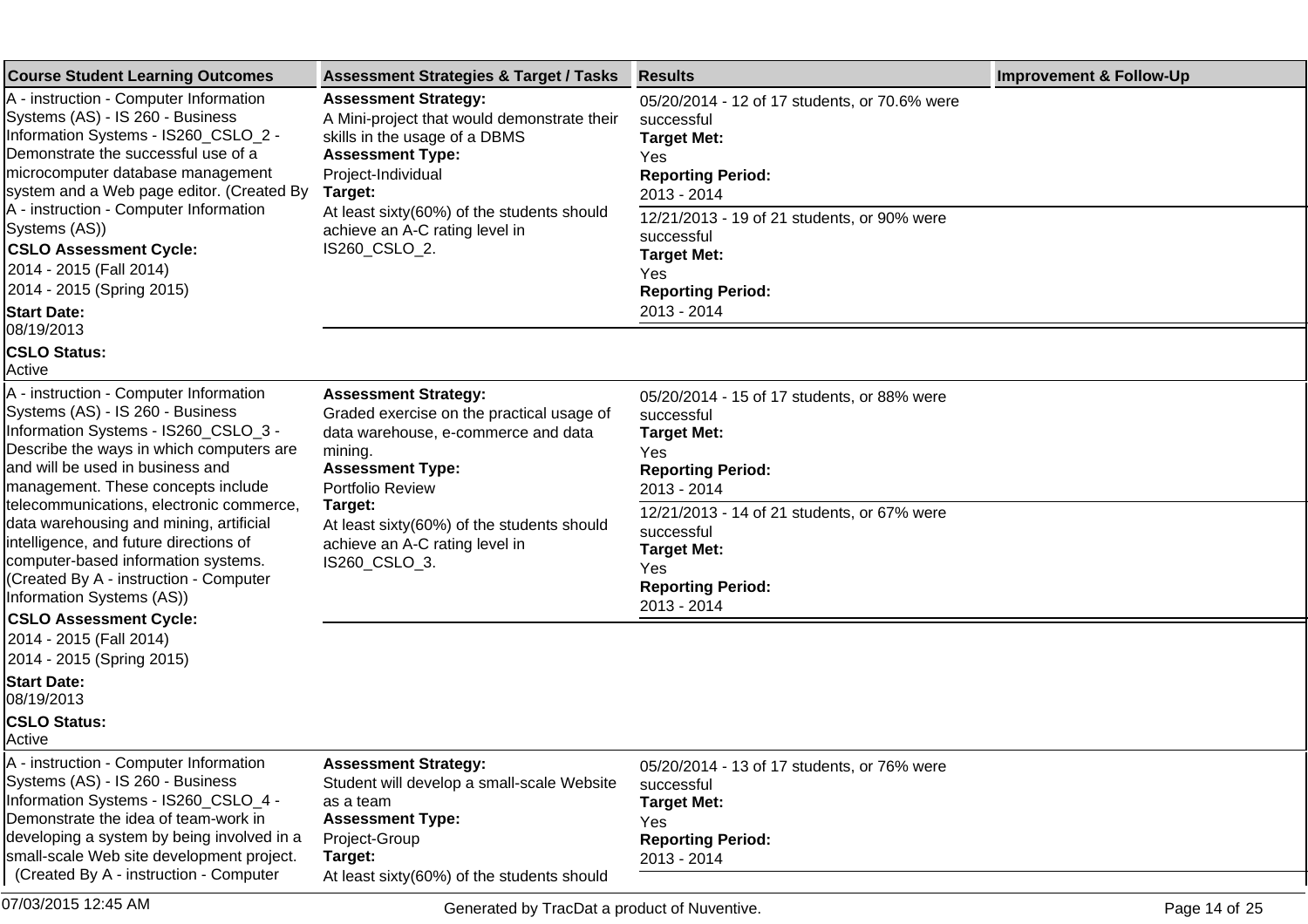| <b>Course Student Learning Outcomes</b>                                                                                                                                                                                                                                                                                                                      | <b>Assessment Strategies &amp; Target / Tasks</b>                                                                                                                                                                                                                                                                                             | <b>Results</b>                                                                                                                                                                                                                                                       | <b>Improvement &amp; Follow-Up</b> |
|--------------------------------------------------------------------------------------------------------------------------------------------------------------------------------------------------------------------------------------------------------------------------------------------------------------------------------------------------------------|-----------------------------------------------------------------------------------------------------------------------------------------------------------------------------------------------------------------------------------------------------------------------------------------------------------------------------------------------|----------------------------------------------------------------------------------------------------------------------------------------------------------------------------------------------------------------------------------------------------------------------|------------------------------------|
| Information Systems (AS))<br><b>CSLO Assessment Cycle:</b><br>2014 - 2015 (Fall 2014)<br>2014 - 2015 (Spring 2015)<br><b>Start Date:</b><br>08/19/2013                                                                                                                                                                                                       | achieve an A-C rating level in<br>IS260_CSLO_4.                                                                                                                                                                                                                                                                                               | 12/21/2013 - 15 of 21 students, or 71% were<br>successful<br><b>Target Met:</b><br>Yes<br><b>Reporting Period:</b><br>2013 - 2014                                                                                                                                    |                                    |
| <b>CSLO Status:</b><br>Active                                                                                                                                                                                                                                                                                                                                |                                                                                                                                                                                                                                                                                                                                               |                                                                                                                                                                                                                                                                      |                                    |
| A - instruction - Computer Information<br>Systems (AS) - IS 260 - Business<br>Information Systems - IS260_CSLO_5 -<br>Demonstrate understanding on the major<br>social and ethical issues involved in the<br>development and use of information<br>technology. The student will be able to argue                                                             | <b>Assessment Strategy:</b><br>Graded exercise that would demonstrate<br>their understanding on how ethical issues<br>are involved in the development of and use<br>of IT.<br><b>Assessment Type:</b><br>Portfolio Review                                                                                                                     | 05/20/2014 - 17 of 17 students, or 100% were<br>successful<br><b>Target Met:</b><br>Yes<br><b>Reporting Period:</b><br>2013 - 2014<br>12/21/2013 - 15 of 21 students, or 71% were                                                                                    |                                    |
| against or in favor of controversial uses of<br>information technologies.<br>(Created By A - instruction - Computer<br>Information Systems (AS))<br><b>CSLO Assessment Cycle:</b><br>2014 - 2015 (Fall 2014)                                                                                                                                                 | Target:<br>At least sixty(60%) of the students should<br>achieve an A-C rating level in<br>IS260_CSLO_7.                                                                                                                                                                                                                                      | successful<br><b>Target Met:</b><br>Yes<br><b>Reporting Period:</b><br>2013 - 2014                                                                                                                                                                                   |                                    |
| 2014 - 2015 (Spring 2015)<br><b>Start Date:</b><br>08/19/2013                                                                                                                                                                                                                                                                                                |                                                                                                                                                                                                                                                                                                                                               |                                                                                                                                                                                                                                                                      |                                    |
| <b>CSLO Status:</b><br>Active                                                                                                                                                                                                                                                                                                                                |                                                                                                                                                                                                                                                                                                                                               |                                                                                                                                                                                                                                                                      |                                    |
| A - instruction - Computer Information<br>Systems (AS) - IS 280 - Networking -<br>IS280_CSLO_1 - Identify the different<br>components of a PC both inside and outside.<br>(Created By A - instruction - Computer<br>Information Systems (AS))<br><b>CSLO Assessment Cycle:</b><br>2014 - 2015 (Fall 2014)<br>2014 - 2015 (Spring 2015)<br><b>Start Date:</b> | <b>Assessment Strategy:</b><br>Students will draw a sketch on the<br>motherboard and also the different ports of a<br>PC then label accordingly the name of each<br>parts.<br><b>Assessment Type:</b><br>Presentation/Performance<br>Target:<br>At least sixty(60%) of the students should<br>achieve an A-C rating level in<br>IS280_CSLO_1. | 05/20/2014 - 17 of 18 students, or 94.4% were<br>successful<br><b>Target Met:</b><br>Yes<br><b>Reporting Period:</b><br>2013 - 2014<br><b>Related Documents:</b><br>Course-Level-Assessment-IS280-<br>Spring 2014.doc<br>12/20/2013 - 18 of 20 students, or 90% were |                                    |
| 08/19/2013<br><b>CSLO Status:</b><br>Active                                                                                                                                                                                                                                                                                                                  |                                                                                                                                                                                                                                                                                                                                               | successful<br><b>Target Met:</b><br>Yes<br><b>Reporting Period:</b>                                                                                                                                                                                                  |                                    |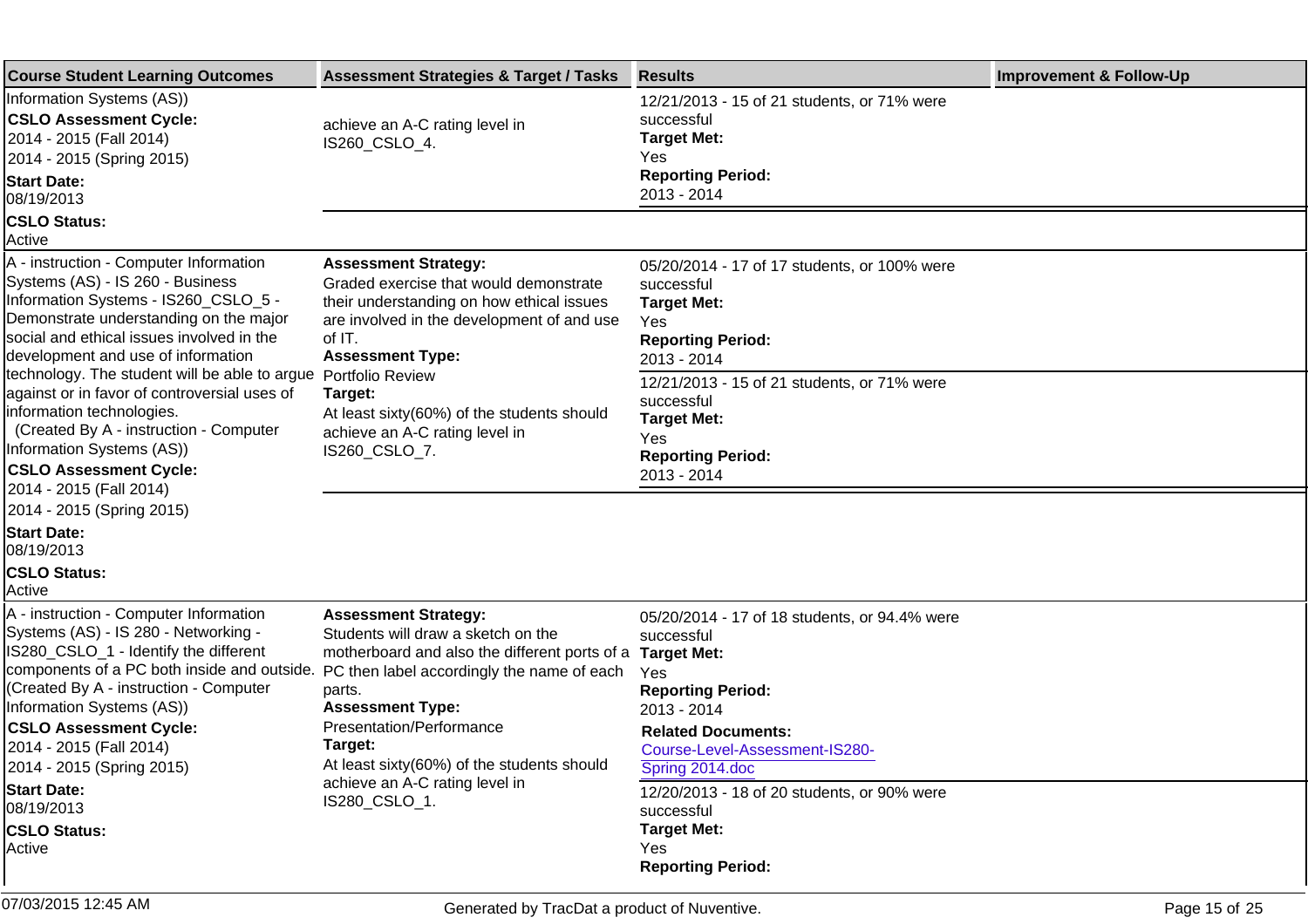| <b>Course Student Learning Outcomes</b>                                                                                                                                                                                                                                                                                                            | <b>Assessment Strategies &amp; Target / Tasks</b>                                                                                                                                                                                                                                                                                                                                                               | <b>Results</b>                                                                                                                                                                                                              | <b>Improvement &amp; Follow-Up</b> |
|----------------------------------------------------------------------------------------------------------------------------------------------------------------------------------------------------------------------------------------------------------------------------------------------------------------------------------------------------|-----------------------------------------------------------------------------------------------------------------------------------------------------------------------------------------------------------------------------------------------------------------------------------------------------------------------------------------------------------------------------------------------------------------|-----------------------------------------------------------------------------------------------------------------------------------------------------------------------------------------------------------------------------|------------------------------------|
|                                                                                                                                                                                                                                                                                                                                                    |                                                                                                                                                                                                                                                                                                                                                                                                                 | 2013 - 2014<br><b>Related Documents:</b><br>Course-Level-Assessment-IS280-<br><b>Fall 2013.doc</b>                                                                                                                          |                                    |
|                                                                                                                                                                                                                                                                                                                                                    |                                                                                                                                                                                                                                                                                                                                                                                                                 |                                                                                                                                                                                                                             |                                    |
| A - instruction - Computer Information<br>Systems (AS) - IS 280 - Networking -<br>IS280_CSLO_2 - Explain the different<br>functionalities of different type of peripheral<br>devices. (Created By A - instruction -<br>Computer Information Systems (AS))<br><b>CSLO Assessment Cycle:</b><br>2014 - 2015 (Fall 2014)<br>2014 - 2015 (Spring 2015) | <b>Assessment Strategy:</b><br>Students will remove different connectors to<br>each ports connected to a peripheral device<br>and return accordingly afterwards then they<br>will turn on the computer to see if they<br>connected correctly.<br>Install hard drive and then setup the BIOS<br>(Basic Input/Output System) afterwards.                                                                          | 05/20/2014 - 18 of 18 students, or 100% were<br>successful<br><b>Target Met:</b><br><b>Yes</b><br><b>Reporting Period:</b><br>2013 - 2014<br><b>Related Documents:</b><br>Course-Level-Assessment-IS280-<br>Spring 2014.doc |                                    |
| <b>Start Date:</b><br>08/19/2013<br><b>CSLO Status:</b><br> Active                                                                                                                                                                                                                                                                                 | <b>Assessment Type:</b><br>Presentation/Performance<br>Target:<br>At least sixty(60%) of the students should<br>achieve an A-C rating level in<br>IS280_CSLO_2.                                                                                                                                                                                                                                                 | 12/20/2013 - 19 of 20 students, or 95% were<br>successful<br><b>Target Met:</b><br>Yes<br><b>Reporting Period:</b><br>2013 - 2014<br><b>Related Documents:</b><br>Course-Level-Assessment-IS280-<br>Fall 2013.doc           |                                    |
|                                                                                                                                                                                                                                                                                                                                                    |                                                                                                                                                                                                                                                                                                                                                                                                                 |                                                                                                                                                                                                                             |                                    |
| A - instruction - Computer Information<br>Systems (AS) - IS 280 - Networking -<br>IS280_CSLO_3 - Configure and setup from<br>scratch both hardware devices and software.<br>(Created By A - instruction - Computer<br>Information Systems (AS))<br><b>CSLO Assessment Cycle:</b><br>2014 - 2015 (Fall 2014)<br>2014 - 2015 (Spring 2015)           | <b>Assessment Strategy:</b><br>Students will install two hard drives one as<br>the master and the other as slave. They will<br>then format and partition at least one of the<br>hard drives. They will then install the<br>Windows OS from scratch. Students will<br>then check if all drivers are properly installed<br>for all the peripheral devices.<br><b>Assessment Type:</b><br>Presentation/Performance | 05/20/2014 - 16 of 18 students, or 88.9% were<br>successful<br><b>Target Met:</b><br>Yes<br><b>Reporting Period:</b><br>2013 - 2014<br><b>Related Documents:</b><br>Course-Level-Assessment-IS280-<br>Spring 2014.doc       |                                    |
| <b>Start Date:</b><br>08/19/2013<br><b>CSLO Status:</b><br>Active                                                                                                                                                                                                                                                                                  | Target:<br>At least sixty(60%) of the students should<br>achieve an A-C rating level in<br>IS280_CSLO_3.                                                                                                                                                                                                                                                                                                        | 12/21/2013 - 19 of 20 students, or 95% were<br>successful<br><b>Target Met:</b><br>Yes<br><b>Reporting Period:</b><br>2013 - 2014                                                                                           |                                    |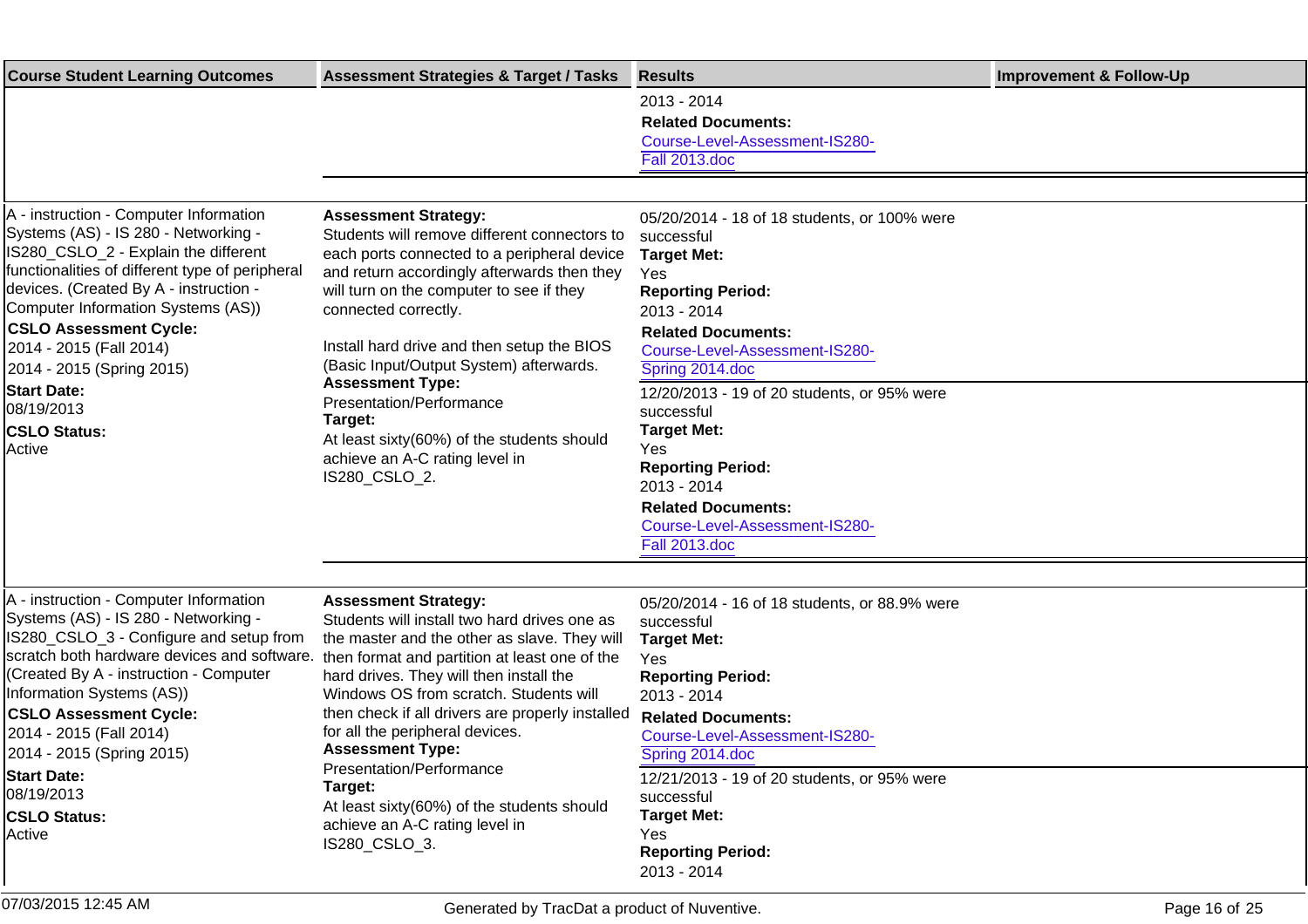| <b>Course Student Learning Outcomes</b>                                                                                                                                                                                                                                                                                                                                                                                                                                                 | <b>Assessment Strategies &amp; Target / Tasks</b>                                                                                                                                                                                                                                                                                                                                                                                                         | <b>Results</b>                                                                                                                                                                                                                                                                                                                                                                                                                                           | <b>Improvement &amp; Follow-Up</b> |
|-----------------------------------------------------------------------------------------------------------------------------------------------------------------------------------------------------------------------------------------------------------------------------------------------------------------------------------------------------------------------------------------------------------------------------------------------------------------------------------------|-----------------------------------------------------------------------------------------------------------------------------------------------------------------------------------------------------------------------------------------------------------------------------------------------------------------------------------------------------------------------------------------------------------------------------------------------------------|----------------------------------------------------------------------------------------------------------------------------------------------------------------------------------------------------------------------------------------------------------------------------------------------------------------------------------------------------------------------------------------------------------------------------------------------------------|------------------------------------|
|                                                                                                                                                                                                                                                                                                                                                                                                                                                                                         |                                                                                                                                                                                                                                                                                                                                                                                                                                                           | <b>Related Documents:</b><br>Course-Level-Assessment-IS280-<br><b>Fall 2013.doc</b>                                                                                                                                                                                                                                                                                                                                                                      |                                    |
| A - instruction - Computer Information<br>Systems (AS) - IS 280 - Networking -<br>IS280_CSLO_4 - Understand the different<br>components of a network, topology and<br>common transmission media, networking<br>technology and transmission method.<br>(Created By A - instruction - Computer<br>Information Systems (AS))<br><b>CSLO Assessment Cycle:</b><br>2014 - 2015 (Fall 2014)<br>2014 - 2015 (Spring 2015)<br><b>Start Date:</b><br>08/19/2013<br><b>CSLO Status:</b><br>Active | <b>Assessment Strategy:</b><br>In laboratory the students will create both<br>cross and straight-thru UTP cable. Then set<br>it up by connecting PC to a Switch/Hub. And<br>in lecture class students will draw the<br>different Network topology noting its<br>difference from one another.<br><b>Assessment Type:</b><br>Project-Individual<br>Target:<br>At least sixty(60%) of the students should<br>achieve an A-C rating level in<br>IS280_CSLO_4. | 05/20/2014 - 14 of 18 students, or 77.7% were<br>successful<br><b>Target Met:</b><br><b>Yes</b><br><b>Reporting Period:</b><br>2013 - 2014<br><b>Related Documents:</b><br>Course-Level-Assessment-IS280-<br>Spring 2014.doc<br>12/21/2013 - 16 of 20 students, or 80% were<br>successful<br><b>Target Met:</b><br>Yes<br><b>Reporting Period:</b><br>2013 - 2014<br><b>Related Documents:</b><br>Course-Level-Assessment-IS280-<br><b>Fall 2013.doc</b> |                                    |
|                                                                                                                                                                                                                                                                                                                                                                                                                                                                                         |                                                                                                                                                                                                                                                                                                                                                                                                                                                           |                                                                                                                                                                                                                                                                                                                                                                                                                                                          |                                    |
| A - instruction - Computer Information<br>Systems (AS) - IS 280 - Networking -<br>IS280_CSLO_5 - Explain how IP addressing<br>works. (Created By A - instruction -<br>Computer Information Systems (AS))<br><b>CSLO Assessment Cycle:</b><br>2014 - 2015 (Fall 2014)<br>2014 - 2015 (Spring 2015)<br><b>Start Date:</b><br>08/19/2013                                                                                                                                                   | <b>Assessment Strategy:</b><br>Students will group themselves with their<br>assign PC that will form one network. Then<br>they will assign IP addresses to each<br>computer using first Classfull IP Addressing<br>or Subnetting and then Class IP Addressing<br>(CIDR) later on. Each student then will test<br>using ping utility if their setup was<br>successful.<br><b>Assessment Type:</b><br>Project-Group                                         | 05/21/2014 - 15 of 18 students, or 83.3% were<br>successful<br><b>Target Met:</b><br>Yes<br><b>Reporting Period:</b><br>2013 - 2014<br><b>Related Documents:</b><br>Course-Level-Assessment-IS280-<br>Spring 2014.doc<br>12/20/2013 - 15 of 20 students, or 75% were                                                                                                                                                                                     |                                    |
| <b>CSLO Status:</b><br>Active                                                                                                                                                                                                                                                                                                                                                                                                                                                           | Target:<br>At least sixty(60%) of the students should<br>achieve an A-C rating level in<br>IS280_CSLO_5.                                                                                                                                                                                                                                                                                                                                                  | successful<br><b>Target Met:</b><br>Yes<br><b>Reporting Period:</b><br>2013 - 2014<br><b>Related Documents:</b>                                                                                                                                                                                                                                                                                                                                          |                                    |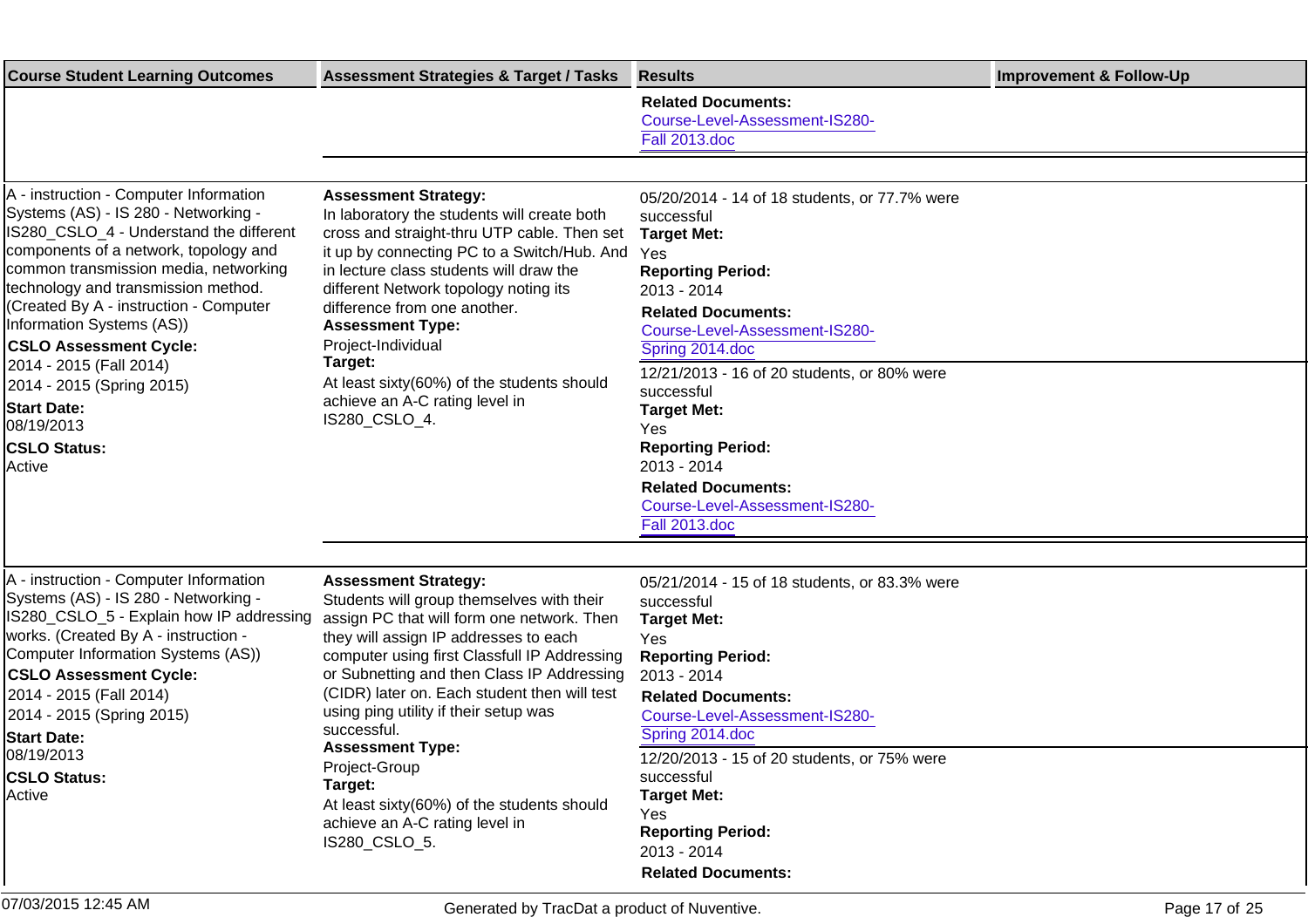| <b>Course Student Learning Outcomes</b>                                                                                                                                                                                                                                                                                                                                                                                        | <b>Assessment Strategies &amp; Target / Tasks</b>                                                                                                                                                                                                                                                                                                                                                      | <b>Results</b>                                                                                                                                                                                                           | <b>Improvement &amp; Follow-Up</b>                                                               |
|--------------------------------------------------------------------------------------------------------------------------------------------------------------------------------------------------------------------------------------------------------------------------------------------------------------------------------------------------------------------------------------------------------------------------------|--------------------------------------------------------------------------------------------------------------------------------------------------------------------------------------------------------------------------------------------------------------------------------------------------------------------------------------------------------------------------------------------------------|--------------------------------------------------------------------------------------------------------------------------------------------------------------------------------------------------------------------------|--------------------------------------------------------------------------------------------------|
|                                                                                                                                                                                                                                                                                                                                                                                                                                |                                                                                                                                                                                                                                                                                                                                                                                                        | Course-Level-Assessment-IS280-<br>Fall 2013.doc                                                                                                                                                                          |                                                                                                  |
|                                                                                                                                                                                                                                                                                                                                                                                                                                |                                                                                                                                                                                                                                                                                                                                                                                                        |                                                                                                                                                                                                                          |                                                                                                  |
| A - instruction - Computer Information<br>Systems (AS) - IS 280 - Networking -<br>IS280_CSLO_6 - Setup and troubleshoot a<br>network. (Created By A - instruction -<br>Computer Information Systems (AS))<br><b>CSLO Assessment Cycle:</b><br>2014 - 2015 (Fall 2014)<br>2014 - 2015 (Spring 2015)<br><b>Start Date:</b>                                                                                                       | <b>Assessment Strategy:</b><br>Student will set-up a peer-to-peer network<br>and then server-based network. After that<br>they will check physical connection if ok by<br>looking at the Switch/Hub and then using<br>ping utility to check for connection. If trouble<br>still persist they will then check the set-up IP<br>address if IP address, subnet mask and<br>gateway were correctly set-up. | 05/21/2014 - 14 of 18 students, or 77.7% were<br>successful<br><b>Target Met:</b><br>Yes<br><b>Reporting Period:</b><br>2013 - 2014<br><b>Related Documents:</b><br>Course-Level-Assessment-IS280-<br>Spring 2014.doc    |                                                                                                  |
| 08/19/2013<br><b>CSLO Status:</b><br>Active                                                                                                                                                                                                                                                                                                                                                                                    | <b>Assessment Type:</b><br>Project-Group<br>Target:<br>At least sixty(60%) of the students should<br>achieve an A-C rating level in<br>IS280_CSLO_6.                                                                                                                                                                                                                                                   | 12/20/2013 - 18 of 20 students, or 90% were<br>successful<br><b>Target Met:</b><br>Yes<br><b>Reporting Period:</b><br>2013 - 2014<br><b>Related Documents:</b><br>Course-Level-Assessment-IS280-<br><b>Fall 2013.doc</b> |                                                                                                  |
| A - instruction - Computer Information<br>Systems (AS) - IS/MM 245 - Desktop<br>Publishing - IS245_CSLO_1 - Understand<br>Layout and Design Principles. (Created By A Design Principles<br>- instruction - Computer Information Systems Assessment Type:<br>(AS)<br><b>CSLO Assessment Cycle:</b><br>2014 - 2015 (Fall 2014)<br>2014 - 2015 (Spring 2015)<br><b>Start Date:</b><br>01/13/2014<br><b>CSLO Status:</b><br>Active | <b>Assessment Strategy:</b><br>A Project that would demonstrate the<br>student's understanding the in Layout and<br>Project-Individual<br>Target:<br>At least sixty(60%) of the students should<br>achieve an A-C rating level in<br>IS245_CSLO_1.                                                                                                                                                     | 05/20/2014 - 18 of 24 students, or 75%, obtained<br>a grade of C or higher.<br><b>Target Met:</b><br>Yes<br><b>Reporting Period:</b><br>2013 - 2014                                                                      |                                                                                                  |
| A - instruction - Computer Information<br>Systems (AS) - IS/MM 245 - Desktop<br>Publishing - IS245_CSLO_2 - Identify<br>appropriate font type for specific purpose.                                                                                                                                                                                                                                                            | <b>Assessment Strategy:</b><br>Graded Exercises that would demonstrate<br>the students understanding on the proper<br>usage of font type for specific purpose.                                                                                                                                                                                                                                         | 05/20/2014 - 12 of 24 students, or 50%, obtained<br>a grade of C or higher<br><b>Target Met:</b>                                                                                                                         | 05/24/2014 - Monitor closely<br>students who did not pass their<br>exercise/activity on this SLO |

07/03/2015 12:45 AM Generated by TracDat a product of Nuventive.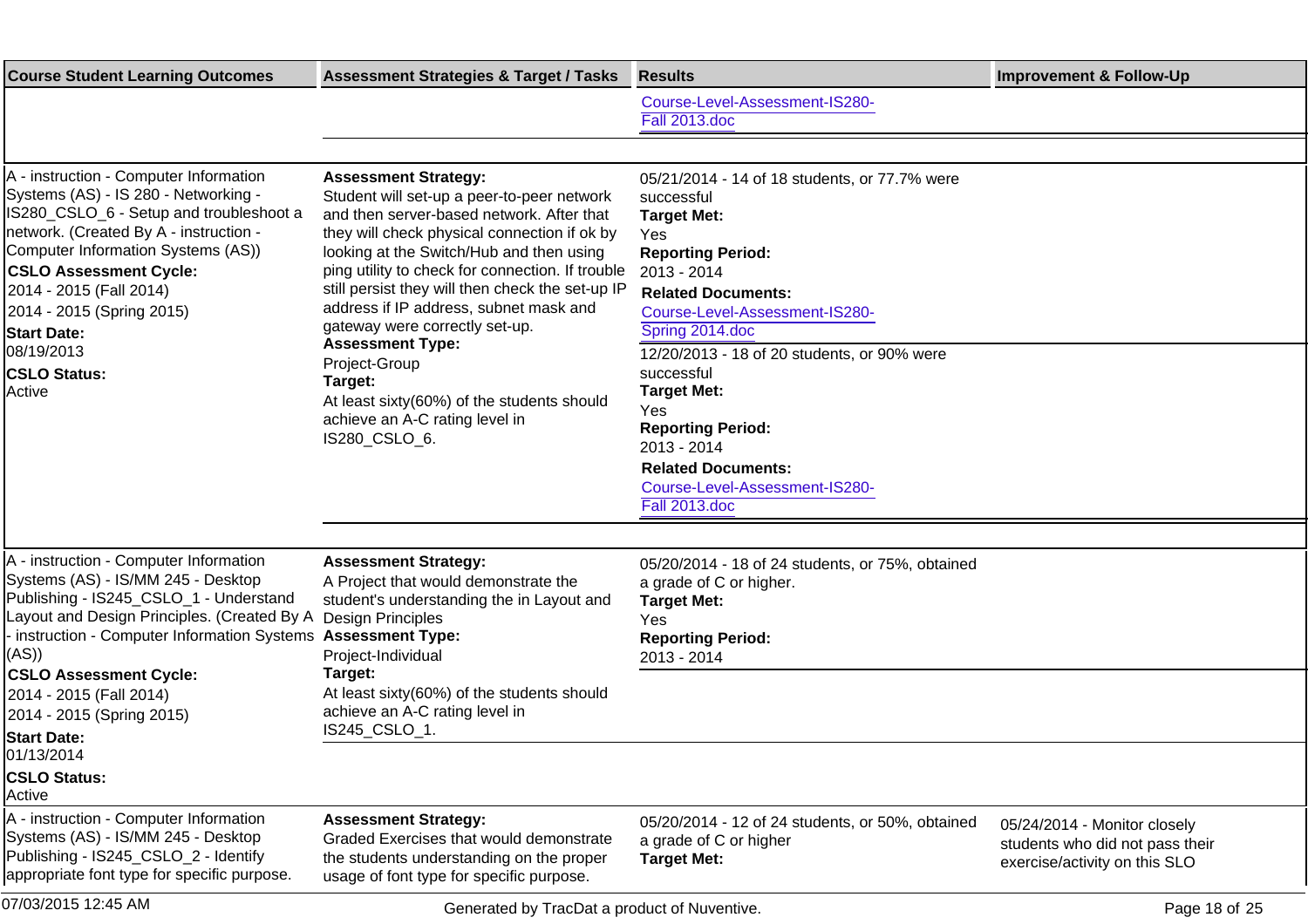| <b>Course Student Learning Outcomes</b>                                                                                                                                                                                                                                                                                            | <b>Assessment Strategies &amp; Target / Tasks</b>                                                                                                                                                                                                                                                                             | <b>Results</b>                                                                                                                                        | <b>Improvement &amp; Follow-Up</b>                                                               |
|------------------------------------------------------------------------------------------------------------------------------------------------------------------------------------------------------------------------------------------------------------------------------------------------------------------------------------|-------------------------------------------------------------------------------------------------------------------------------------------------------------------------------------------------------------------------------------------------------------------------------------------------------------------------------|-------------------------------------------------------------------------------------------------------------------------------------------------------|--------------------------------------------------------------------------------------------------|
| (Created By A - instruction - Computer<br>Information Systems (AS))<br><b>CSLO Assessment Cycle:</b><br>2014 - 2015 (Fall 2014)<br>2014 - 2015 (Spring 2015)<br><b>Start Date:</b><br>01/13/2014                                                                                                                                   | <b>Assessment Type:</b><br><b>Portfolio Review</b><br>Target:<br>At least sixty(60%) of the students should<br>achieve an A-C rating level in<br>IS245_CSLO_2.                                                                                                                                                                | No<br><b>Reporting Period:</b><br>2013 - 2014                                                                                                         |                                                                                                  |
| <b>CSLO Status:</b><br>Active                                                                                                                                                                                                                                                                                                      |                                                                                                                                                                                                                                                                                                                               |                                                                                                                                                       |                                                                                                  |
| A - instruction - Computer Information<br>Systems (AS) - IS/MM 245 - Desktop<br>Publishing - IS245_CSLO_3 - Enhance and<br>manipulate images to his/her own liking<br>(Created By A - instruction - Computer<br>Information Systems (AS))<br><b>CSLO Assessment Cycle:</b><br>2014 - 2015 (Fall 2014)<br>2014 - 2015 (Spring 2015) | <b>Assessment Strategy:</b><br>Graded Exercise that would demonstrate<br>student's skills on how to edit or manipulate<br>images according to his/her own purpose.<br><b>Assessment Type:</b><br>Portfolio Review<br>Target:<br>At least sixty(60%) of the students should<br>achieve an A-C rating level in<br>IS245_CSLO_3. | 05/20/2014 - 17 of 24 students, or 70.83%,<br>obtained a grade of C or higher<br><b>Target Met:</b><br>Yes<br><b>Reporting Period:</b><br>2013 - 2014 | 05/24/2014 - Monitor closely<br>students who did not pass their<br>exercise/activity on this SLO |
| <b>Start Date:</b><br>01/13/2014<br><b>CSLO Status:</b>                                                                                                                                                                                                                                                                            |                                                                                                                                                                                                                                                                                                                               |                                                                                                                                                       |                                                                                                  |
| Active<br>A - instruction - Computer Information<br>Systems (AS) - IS/MM 245 - Desktop<br>Publishing - IS245_CSLO_4 - Understand<br>color management and theory. (Created By<br>A - instruction - Computer Information<br>Systems (AS))                                                                                            | <b>Assessment Strategy:</b><br>Graded Exercise that would demonstrate<br>understanding in the usage and<br>management of colors based on its<br>appropriateness of its use and what does it<br>convey to its audience.                                                                                                        | 05/20/2014 - 14 of 24 students, or 58.33%,<br>obtained a grade of C or higher<br><b>Target Met:</b><br>No.<br><b>Reporting Period:</b><br>2013 - 2014 |                                                                                                  |
| <b>CSLO Assessment Cycle:</b><br>2014 - 2015 (Fall 2014)<br>2014 - 2015 (Spring 2015)<br><b>Start Date:</b><br>01/13/2014<br><b>CSLO Status:</b>                                                                                                                                                                                   | <b>Assessment Type:</b><br>Portfolio Review<br>Target:<br>At least sixty(60%) of the students should<br>achieve an A-C rating level in<br>IS245 CSLO 4.                                                                                                                                                                       |                                                                                                                                                       |                                                                                                  |
| Active                                                                                                                                                                                                                                                                                                                             |                                                                                                                                                                                                                                                                                                                               |                                                                                                                                                       |                                                                                                  |
| A - instruction - Computer Information<br>Systems (AS) - IS/MM 245 - Desktop<br>Publishing - IS245_CSLO_5 - Understand<br>the different medium available for publishing.<br>(Created By A - instruction - Computer                                                                                                                 | <b>Assessment Strategy:</b><br>A Project that would allow students to<br>choose what kind of medium he/she wants<br>to publish his/her work.<br><b>Assessment Type:</b>                                                                                                                                                       | 05/24/2014 - 22 of 24 students, or 91.67%,<br>obtained a grade of C or higher<br><b>Target Met:</b><br>Yes<br><b>Reporting Period:</b>                |                                                                                                  |
| 07/03/2015 12:45 AM                                                                                                                                                                                                                                                                                                                | Generated by TracDat a product of Nuventive.                                                                                                                                                                                                                                                                                  |                                                                                                                                                       | Page 19 of 25                                                                                    |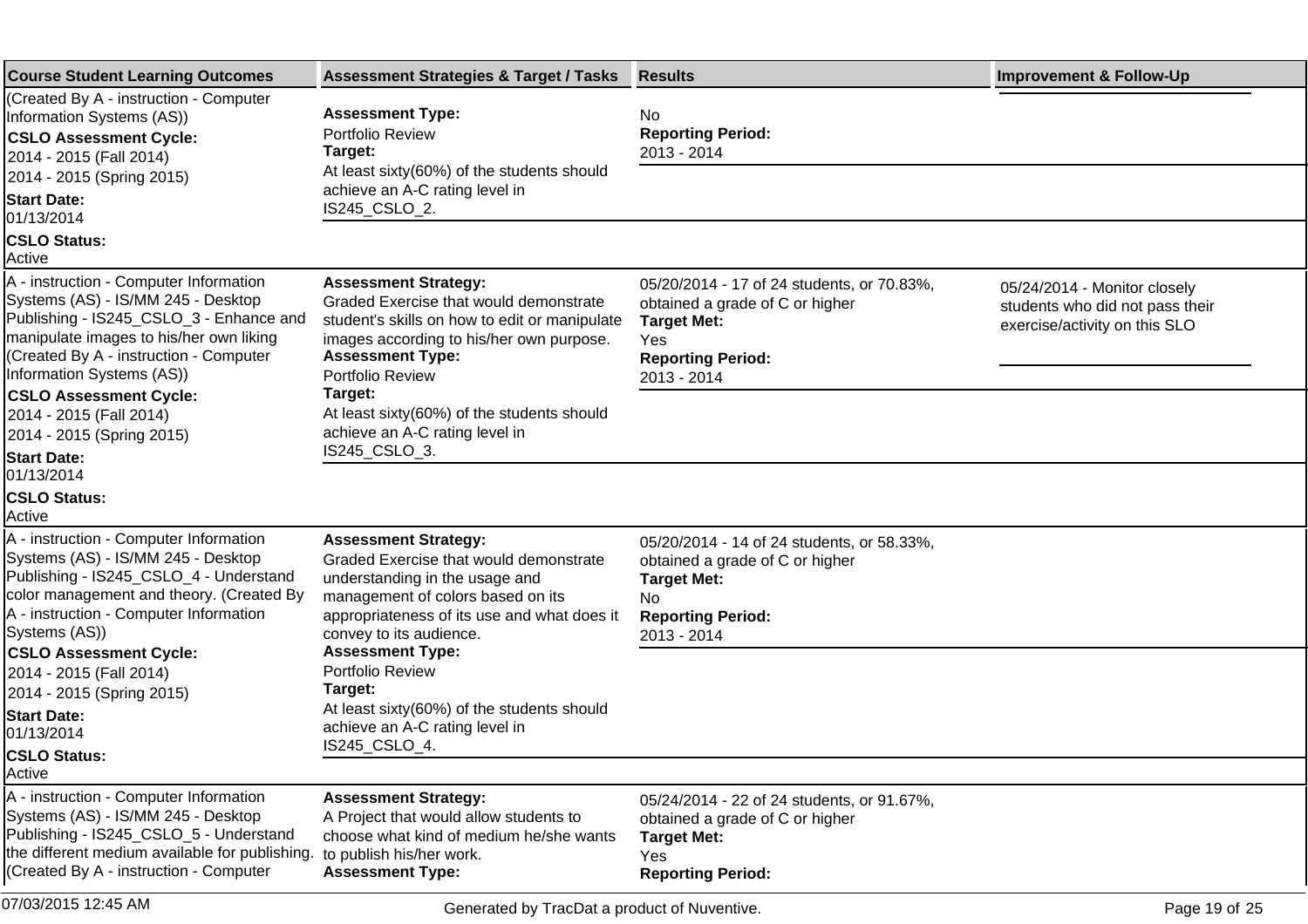| <b>Course Student Learning Outcomes</b>                                                                                                                                                                                                                                                                                                                                                                             | <b>Assessment Strategies &amp; Target / Tasks</b>                                                                                                                                                                                                                                                                              | <b>Results</b>                                                                                                                                                                                                                                                                                                                                                                                                                                                                                         | <b>Improvement &amp; Follow-Up</b> |
|---------------------------------------------------------------------------------------------------------------------------------------------------------------------------------------------------------------------------------------------------------------------------------------------------------------------------------------------------------------------------------------------------------------------|--------------------------------------------------------------------------------------------------------------------------------------------------------------------------------------------------------------------------------------------------------------------------------------------------------------------------------|--------------------------------------------------------------------------------------------------------------------------------------------------------------------------------------------------------------------------------------------------------------------------------------------------------------------------------------------------------------------------------------------------------------------------------------------------------------------------------------------------------|------------------------------------|
| Information Systems (AS))                                                                                                                                                                                                                                                                                                                                                                                           |                                                                                                                                                                                                                                                                                                                                | 2013 - 2014                                                                                                                                                                                                                                                                                                                                                                                                                                                                                            |                                    |
| <b>CSLO Assessment Cycle:</b><br>2014 - 2015 (Fall 2014)<br>2014 - 2015 (Spring 2015)<br><b>Start Date:</b><br>01/13/2014                                                                                                                                                                                                                                                                                           | Portfolio Review<br>Target:<br>At least sixty(60%) of the students should<br>achieve an A-C rating level in<br>IS245_CSLO_5.                                                                                                                                                                                                   |                                                                                                                                                                                                                                                                                                                                                                                                                                                                                                        |                                    |
| <b>CSLO Status:</b><br>Active                                                                                                                                                                                                                                                                                                                                                                                       |                                                                                                                                                                                                                                                                                                                                |                                                                                                                                                                                                                                                                                                                                                                                                                                                                                                        |                                    |
| A - instruction - Computer Information<br>Systems (AS) - MS 150 - Statistics -<br>MS150_CSLO_1 - Perform basic statistical<br>calculations (Created By A - instruction -<br>Computer Information Systems (AS))<br><b>CSLO Assessment Cycle:</b><br>2014 - 2015 (Fall 2014)<br>2014 - 2015 (Spring 2015)<br><b>Start Date:</b><br>08/20/2013<br><b>Inactive Date:</b><br>05/15/2014<br><b>CSLO Status:</b><br>Active | <b>Assessment Strategy:</b><br>An item analysis of final examination items<br>that require basic statistical calculations.<br><b>Assessment Type:</b><br>Exam/Quiz - In Course<br>Target:<br>Actual data:<br>Fall 2011 Spring 12 Fall 12 Spr 13 Fall 13<br>0.81  0.85  0.85<br>0.82<br>0.80<br>Average is 82.6% Target is 85%. | 05/09/2014 - Spring 2014 performance fell to 79%<br>on CLO 1. Performance on actual basic statistical<br>measures remained high at 88% (CLO 1.3), but<br>performance on the open data exploration was<br>weak and that is currently a part of CLO 1 as the<br>outline has not been revised to separate out the<br>open data exploration.<br><b>Target Met:</b><br>Yes<br><b>Reporting Period:</b><br>2013 - 2014<br><b>Related Documents:</b><br>Performance on MS 150 Statistics<br>final examination |                                    |
|                                                                                                                                                                                                                                                                                                                                                                                                                     |                                                                                                                                                                                                                                                                                                                                | 12/17/2013 - Target of 85% was met fall 2013.<br>This exceeds the long term average. Note that the<br>tendency to return to the average is a statistical<br>feature of any system, hence maintaining 85% will<br>prove difficult.<br><b>Target Met:</b><br>Yes<br><b>Reporting Period:</b><br>2013 - 2014                                                                                                                                                                                              |                                    |
|                                                                                                                                                                                                                                                                                                                                                                                                                     |                                                                                                                                                                                                                                                                                                                                |                                                                                                                                                                                                                                                                                                                                                                                                                                                                                                        |                                    |
| A - instruction - Computer Information<br>Systems (AS) - MS 150 - Statistics -<br>MS150_CSLO_2 - Obtain results using<br>normal and t-distributions (Created By A -<br>instruction - Computer Information Systems<br>(AS))<br><b>CSLO Assessment Cycle:</b><br>2014 - 2015 (Fall 2014)                                                                                                                              | <b>Assessment Strategy:</b><br>An item analysis of final examination items<br>that require calculations with normal and t-<br>distributions.<br><b>Assessment Type:</b><br>Exam/Quiz - In Course<br>Target:<br>Actual data:                                                                                                    | 05/09/2014 - Spring 2014 the result was 78%<br>success rate, exceeding the target. Alterations in<br>the material on the final, specifically the dropping<br>of the calculation of areas under the normal curve<br>(normdist functions) and calculations from areas to<br>values (norminv) functions have led to a rise in this<br>value. The final has less material in this area with<br>only a basic confidence interval calculation being                                                          |                                    |
| 07/03/2015 12:45 AM                                                                                                                                                                                                                                                                                                                                                                                                 | Generated by TracDat a product of Nuventive.                                                                                                                                                                                                                                                                                   |                                                                                                                                                                                                                                                                                                                                                                                                                                                                                                        | Page 20 of 25                      |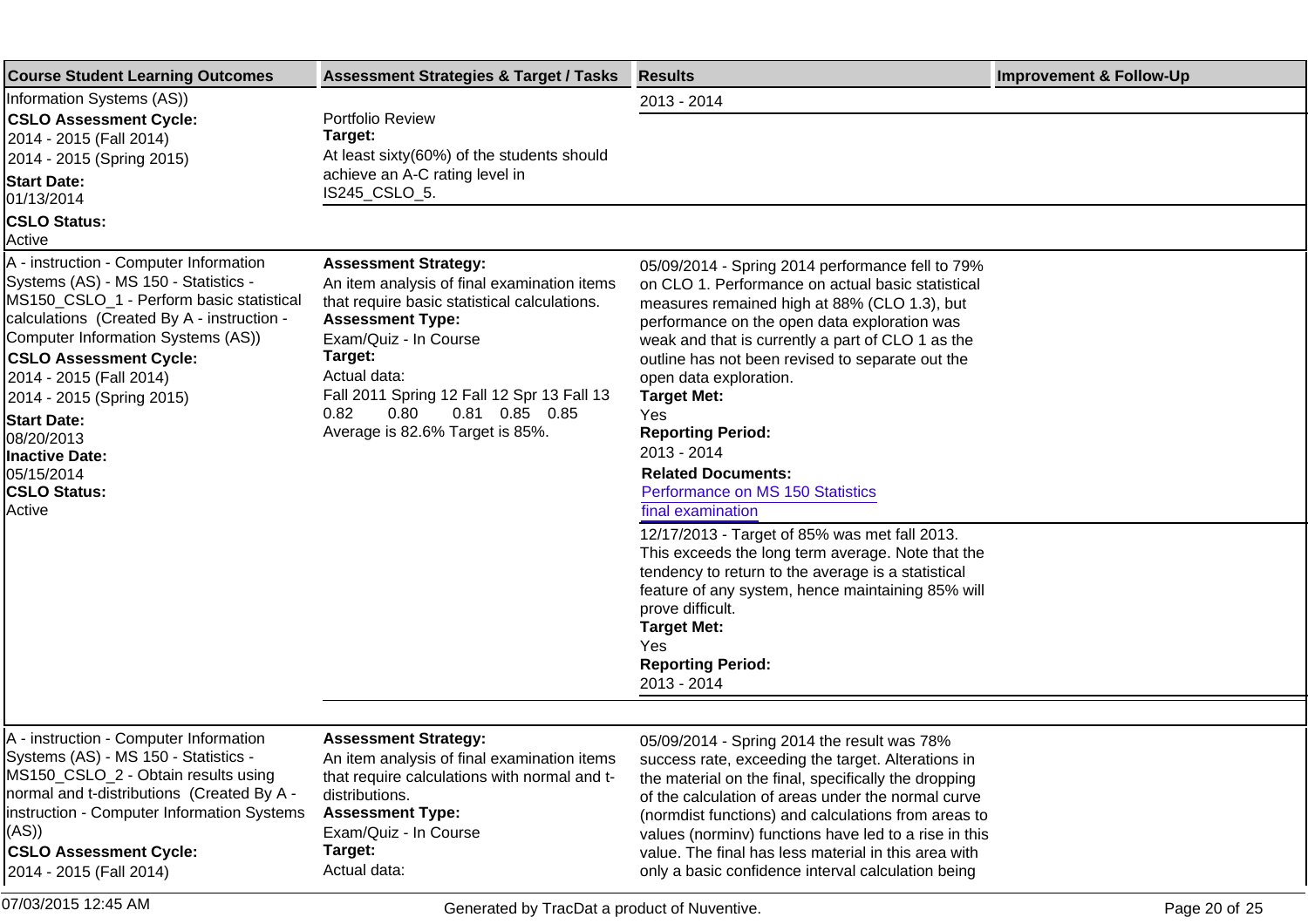| <b>Course Student Learning Outcomes</b>                                                                                                                                                                                                                        | <b>Assessment Strategies &amp; Target / Tasks</b>                                                                                                                                                         | <b>Results</b>                                                                                                                                                                                                                                                                                                                                                                               | <b>Improvement &amp; Follow-Up</b> |
|----------------------------------------------------------------------------------------------------------------------------------------------------------------------------------------------------------------------------------------------------------------|-----------------------------------------------------------------------------------------------------------------------------------------------------------------------------------------------------------|----------------------------------------------------------------------------------------------------------------------------------------------------------------------------------------------------------------------------------------------------------------------------------------------------------------------------------------------------------------------------------------------|------------------------------------|
| 2014 - 2015 (Spring 2015)<br><b>Start Date:</b><br>08/20/2013<br><b>Inactive Date:</b><br>05/15/2014<br><b>CSLO Status:</b><br>Active                                                                                                                          | Fall 2011 Spring 12 Fall 12 Spr 13 Fall 13<br>0.52 0.73 0.68 0.70 0.76<br>Average is 67.8% Target is 76%.                                                                                                 | required. This change was necessary to permit the<br>addition of open data exploration.<br><b>Target Met:</b><br>Yes<br><b>Reporting Period:</b><br>2013 - 2014<br><b>Related Documents:</b><br>Data Exploration Exercise in<br><b>Statistics class</b><br>12/17/2013 - Target of 76% was set as the                                                                                         |                                    |
|                                                                                                                                                                                                                                                                |                                                                                                                                                                                                           | maximum observed performance over the past<br>two years. Given the tendency of systems to<br>return to the mean, maintaining this maximum<br>performance value will be difficult at best.<br><b>Target Met:</b><br>Yes<br><b>Reporting Period:</b><br>2013 - 2014                                                                                                                            |                                    |
|                                                                                                                                                                                                                                                                |                                                                                                                                                                                                           |                                                                                                                                                                                                                                                                                                                                                                                              |                                    |
| A - instruction - Computer Information<br>Systems (AS) - MS 150 - Statistics -<br>MS150_CSLO_3 - Perform linear<br>regressions (Created By A - instruction -<br>Computer Information Systems (AS))<br><b>CSLO Assessment Cycle:</b><br>2014 - 2015 (Fall 2014) | <b>Assessment Strategy:</b><br>An item analysis of final examination items<br>that require linear regression calculations.<br><b>Assessment Type:</b><br>Exam/Quiz - In Course<br>Target:<br>Actual data: | 05/09/2014 - Spring 2014 result is 74%. Long term<br>average is now 69.2%. Return to average is likely<br>in next cycle.<br><b>Target Met:</b><br>Yes<br><b>Reporting Period:</b><br>2013 - 2014                                                                                                                                                                                             |                                    |
| 2014 - 2015 (Spring 2015)<br><b>Start Date:</b><br>08/20/2013<br>Inactive Date:<br>05/15/2014<br><b>CSLO Status:</b><br>Active                                                                                                                                 | Fall 2011 Spring 12 Fall 12 Spr 13 Fall 13<br>0.71 0.64 0.67 0.68 0.71<br>Average is 68.2% Target is 71%.                                                                                                 | 12/17/2013 - Target value is the maximum value<br>seen over past two years, but this value has been<br>achieved in the past and is only slightly above the<br>two year mean. The target was achieved fall 2013<br>and should be achievable in future results as well,<br>despite the tendency to return to the mean.<br><b>Target Met:</b><br>Yes<br><b>Reporting Period:</b><br>2013 - 2014 |                                    |
|                                                                                                                                                                                                                                                                |                                                                                                                                                                                                           |                                                                                                                                                                                                                                                                                                                                                                                              |                                    |
| A - instruction - General Education - MS 101<br>Algebra and Trigonometry -<br>MS101_CSLO_1 - Employ angles. (Created                                                                                                                                           | <b>Assessment Strategy:</b><br>Students will take a quiz to employ angles.                                                                                                                                | 08/04/2014 - Summer 2014: 14 of 22 (64%)<br>successfully completed relevant items on final                                                                                                                                                                                                                                                                                                   |                                    |
| 07/03/2015 12:45 AM                                                                                                                                                                                                                                            | Generated by TracDat a product of Nuventive.                                                                                                                                                              |                                                                                                                                                                                                                                                                                                                                                                                              | Page 21 of 25                      |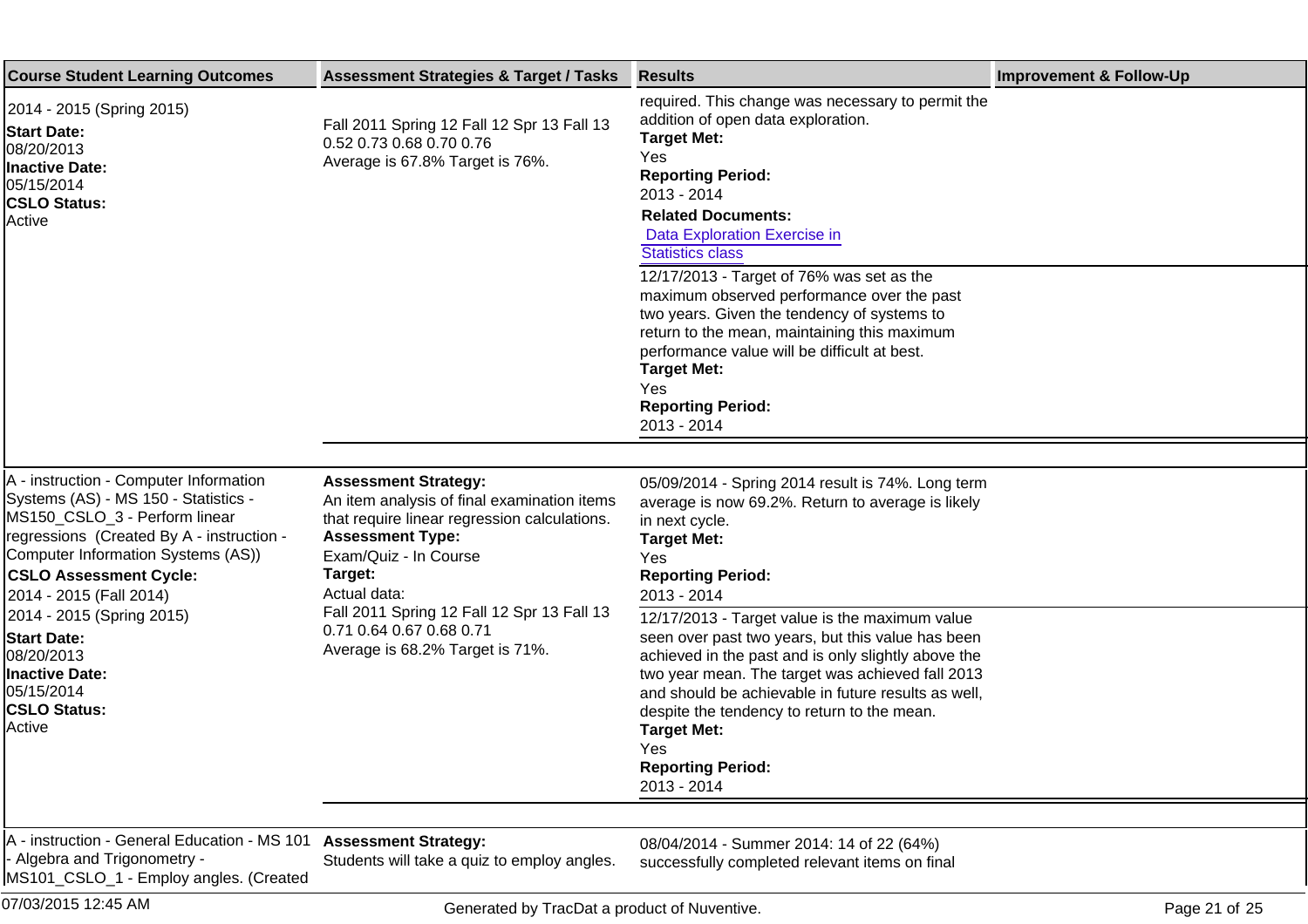| <b>Course Student Learning Outcomes</b>                                                                                                                                                                                                                                                                                                              | <b>Assessment Strategies &amp; Target / Tasks</b>                                                                                                                                                                    | <b>Results</b>                                                                                                                                                                                                                                                                                                                       | <b>Improvement &amp; Follow-Up</b> |
|------------------------------------------------------------------------------------------------------------------------------------------------------------------------------------------------------------------------------------------------------------------------------------------------------------------------------------------------------|----------------------------------------------------------------------------------------------------------------------------------------------------------------------------------------------------------------------|--------------------------------------------------------------------------------------------------------------------------------------------------------------------------------------------------------------------------------------------------------------------------------------------------------------------------------------|------------------------------------|
| By A - instruction - General Education)<br><b>CSLO Assessment Cycle:</b><br>2013 - 2014 (Fall 2013)<br>2013 - 2014 (Spring 2014)<br>2013 - 2014 (Summer 2014)<br>2014 - 2015 (Fall 2014)<br><b>CSLO Status:</b><br>Active                                                                                                                            | <b>Assessment Type:</b><br>Exam/Quiz - In Course<br>Target:<br>Establish baseline data for this CSLO                                                                                                                 | examination.<br><b>Target Met:</b><br>No.<br><b>Reporting Period:</b><br>2013 - 2014<br>01/14/2014 - Fall-55 out of 83 (66%), Spring-<br>24.8%, Overall- 45.4% of students were able to<br>employ angles.                                                                                                                            |                                    |
|                                                                                                                                                                                                                                                                                                                                                      |                                                                                                                                                                                                                      | <b>Target Met:</b><br>No.<br><b>Reporting Period:</b><br>2013 - 2014                                                                                                                                                                                                                                                                 |                                    |
|                                                                                                                                                                                                                                                                                                                                                      |                                                                                                                                                                                                                      |                                                                                                                                                                                                                                                                                                                                      |                                    |
| A - instruction - General Education - MS 101<br>- Algebra and Trigonometry -<br>MS101_CSLO_2 - Manipulate<br>exponential/logarithmic functions. (Created<br>By A - instruction - General Education)<br><b>CSLO Assessment Cycle:</b><br>2013 - 2014 (Fall 2013)<br>2013 - 2014 (Spring 2014)<br>2013 - 2014 (Summer 2014)<br>2014 - 2015 (Fall 2014) | <b>Assessment Strategy:</b><br>Students will take a quiz to manipulate<br>exponential/logarithmic functions.<br><b>Assessment Type:</b><br>Exam/Quiz - In Course<br>Target:<br>Establish baseline data for this CSLO | 08/04/2014 - Summer 2014: 15 of 22 (70%)<br>successfully completed relevant items on final<br>examination.<br><b>Target Met:</b><br>Yes<br><b>Reporting Period:</b><br>2013 - 2014<br>01/14/2014 - Fall-52 out of 83 (63%), Spring<br>64.1%, Overall-63.5% of students were able to<br>manipulate exponential/logarithmic functions. |                                    |
| <b>CSLO Status:</b><br><b>Active</b>                                                                                                                                                                                                                                                                                                                 |                                                                                                                                                                                                                      | <b>Target Met:</b><br>No.<br><b>Reporting Period:</b><br>2013 - 2014                                                                                                                                                                                                                                                                 |                                    |
|                                                                                                                                                                                                                                                                                                                                                      |                                                                                                                                                                                                                      |                                                                                                                                                                                                                                                                                                                                      |                                    |
| A - instruction - General Education - MS 101<br>- Algebra and Trigonometry -<br>MS101_CSLO_3 - Evaluate trigonometric<br>ratios. (Created By A - instruction - General<br>Education)<br><b>CSLO Assessment Cycle:</b><br>2013 - 2014 (Fall 2013)                                                                                                     | <b>Assessment Strategy:</b><br>Students will take a quiz that will evaluate<br>trigonometric ratios.<br><b>Assessment Type:</b><br>Exam/Quiz - In Course<br>Target:<br>Establish baseline data for this CSLO         | 08/04/2014 - Summer 2014: 16 of 22 (73%)<br>successfully completed relevant items on final<br>examination.<br><b>Target Met:</b><br>Yes<br><b>Reporting Period:</b><br>2013 - 2014                                                                                                                                                   |                                    |
| 2013 - 2014 (Spring 2014)<br>2013 - 2014 (Summer 2014)<br>2014 - 2015 (Fall 2014)                                                                                                                                                                                                                                                                    |                                                                                                                                                                                                                      | 01/14/2014 - Fall-53 out of 83 (64%), Spring-<br>60.7%, Overall-62.3% of students were able to<br>evaluate trigonometric ratios.                                                                                                                                                                                                     |                                    |
| <b>CSLO Status:</b>                                                                                                                                                                                                                                                                                                                                  |                                                                                                                                                                                                                      | <b>Target Met:</b>                                                                                                                                                                                                                                                                                                                   |                                    |
| 07/03/2015 12:45 AM                                                                                                                                                                                                                                                                                                                                  | Generated by TracDat a product of Nuventive.                                                                                                                                                                         |                                                                                                                                                                                                                                                                                                                                      | Page 22 of 25                      |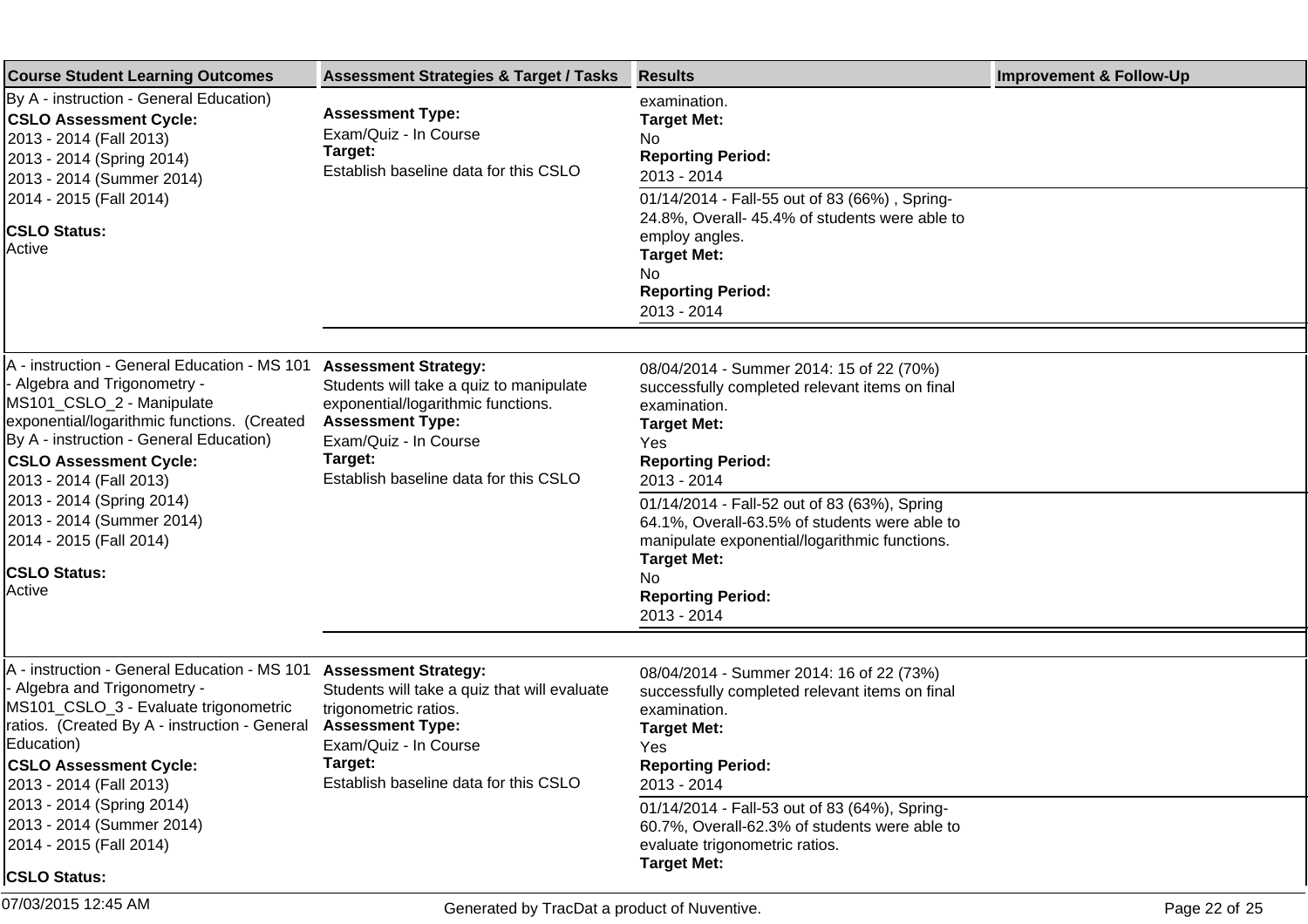| <b>Course Student Learning Outcomes</b>                                                                                                                                                                                                                                                                                                                                                                                        | <b>Assessment Strategies &amp; Target / Tasks</b>                                                                                                                                                                                                  | <b>Results</b>                                                                                                                                                                                                                                                                                                                                                                                                                                                                                        | <b>Improvement &amp; Follow-Up</b> |
|--------------------------------------------------------------------------------------------------------------------------------------------------------------------------------------------------------------------------------------------------------------------------------------------------------------------------------------------------------------------------------------------------------------------------------|----------------------------------------------------------------------------------------------------------------------------------------------------------------------------------------------------------------------------------------------------|-------------------------------------------------------------------------------------------------------------------------------------------------------------------------------------------------------------------------------------------------------------------------------------------------------------------------------------------------------------------------------------------------------------------------------------------------------------------------------------------------------|------------------------------------|
| Active                                                                                                                                                                                                                                                                                                                                                                                                                         |                                                                                                                                                                                                                                                    | No.<br><b>Reporting Period:</b><br>2013 - 2014                                                                                                                                                                                                                                                                                                                                                                                                                                                        |                                    |
| A - instruction - General Education - MS 101<br>- Algebra and Trigonometry -<br>MS101_CSLO_4 - The student will be able<br>to graph and analyze periodic sinusoidal<br>functions. (Created By A - instruction -<br><b>General Education)</b><br><b>CSLO Assessment Cycle:</b><br>2013 - 2014 (Fall 2013)<br>2013 - 2014 (Spring 2014)<br>2013 - 2014 (Summer 2014)<br>2014 - 2015 (Fall 2014)<br><b>CSLO Status:</b><br>Active | <b>Assessment Strategy:</b><br>Students will take a quiz to graph and<br>analyze periodic sinusoidal functions.<br><b>Assessment Type:</b><br>Exam/Quiz - In Course<br>Target:<br>Establish baseline data for this CSLO                            | 08/04/2014 - Summer 2014: 17 of 22 (76%)<br>successfully completed relevant items on final<br>examination.<br><b>Target Met:</b><br>Yes<br><b>Reporting Period:</b><br>2013 - 2014<br>01/14/2014 - Fall-47 out of 83 (57%), Spring-<br>64.1%, Overall-60.5% of students were able to<br>graph and analyze periodic sinusoidal functions.<br><b>Target Met:</b><br>No.<br><b>Reporting Period:</b><br>2013 - 2014                                                                                      |                                    |
| B - instruction - Accounting (3rd Year) - AC<br>131 - Accounting I - -- please delete -- - --<br>please delete -- (Created By B - instruction -<br>Accounting (3rd Year))<br><b>CSLO Assessment Cycle:</b><br>2013 - 2014 (Fall 2013)<br><b>Start Date:</b><br>03/05/2013<br><b>Inactive Date:</b><br>12/19/2013<br><b>CSLO Status:</b><br>Inactive                                                                            | <b>Assessment Strategy:</b><br>Pretest questions will be embedded as post-<br>test in the final exam.<br><b>Assessment Type:</b><br>Exam/Quiz - Pre-Post<br>Target:<br>At least 60% of students who will take the<br>post-test will pass this SLO. | 03/13/2014 - trial<br><b>Target Met:</b><br>Yes<br><b>Reporting Period:</b><br>2013 - 2014<br>03/13/2014 - zzzzz<br><b>Target Met:</b><br>No.<br><b>Reporting Period:</b><br>2013 - 2014<br>03/13/2014 - An average of 10.2 out of 16 (or<br>63.75%) of students who took the post-test passed<br>this SLO.<br><b>Target Met:</b><br>No<br><b>Reporting Period:</b><br>2013 - 2014<br>12/19/2013 - An average of 10.2 out of 16 (or<br>63.75%) of students who took the post-test passed<br>this SLO. |                                    |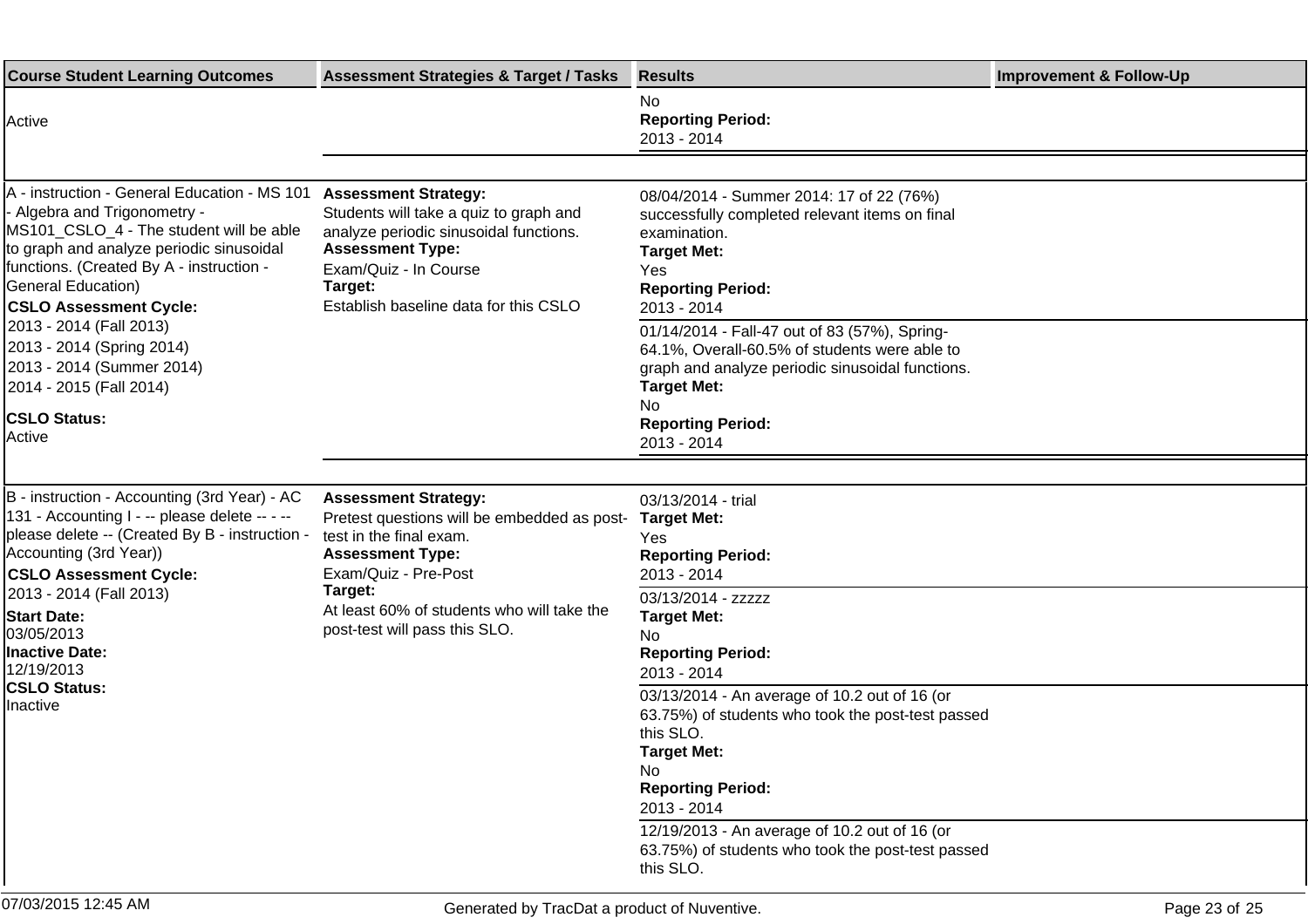| <b>Course Student Learning Outcomes</b>                                                                                                                                                                                                                                        | <b>Assessment Strategies &amp; Target / Tasks</b>                                                                                                                                                                 | <b>Results</b>                                                                                                                                                                         | <b>Improvement &amp; Follow-Up</b> |
|--------------------------------------------------------------------------------------------------------------------------------------------------------------------------------------------------------------------------------------------------------------------------------|-------------------------------------------------------------------------------------------------------------------------------------------------------------------------------------------------------------------|----------------------------------------------------------------------------------------------------------------------------------------------------------------------------------------|------------------------------------|
|                                                                                                                                                                                                                                                                                |                                                                                                                                                                                                                   | <b>Target Met:</b><br>Yes<br><b>Reporting Period:</b><br>2013 - 2014                                                                                                                   |                                    |
|                                                                                                                                                                                                                                                                                |                                                                                                                                                                                                                   | 12/19/2013 - An average of 10.2 out of 16 (or<br>63.75%) of students who took the post-test passed<br>this SLO.<br><b>Target Met:</b><br>No<br><b>Reporting Period:</b><br>2013 - 2014 |                                    |
|                                                                                                                                                                                                                                                                                |                                                                                                                                                                                                                   | 03/19/2013 - An average of 10.2 out of 16 (or<br>63.75%) of students who took the post-test passed<br>this SLO.<br><b>Target Met:</b><br>No<br><b>Reporting Period:</b><br>2013 - 2014 |                                    |
| B - instruction - Accounting (3rd Year) - AC<br>131 - Accounting I - -- please delete this --<br>please delete this -- (Created By B -<br>instruction - Accounting (3rd Year))<br><b>CSLO Assessment Cycle:</b><br>2013 - 2014 (Fall 2013)<br><b>Start Date:</b><br>08/05/2013 | <b>Assessment Strategy:</b><br>Pretest questions will be embedded as post-<br>test in the final exam.<br><b>Assessment Type:</b><br>Exam/Quiz - Pre-Post<br>Target:<br>At least 70% of students who will take the | 03/13/2014 - xxxx<br><b>Target Met:</b><br>No<br><b>Reporting Period:</b><br>2013 - 2014                                                                                               |                                    |
| <b>Inactive Date:</b><br>12/19/2013<br><b>CSLO Status:</b><br>Inactive                                                                                                                                                                                                         | post-test will pass this SLO.                                                                                                                                                                                     | 12/19/2013 - An average of 10 out of 16 (or<br>62.5%) of students who took the post-test passed<br>this SLO.<br><b>Target Met:</b><br>Yes<br><b>Reporting Period:</b><br>2013 - 2014   |                                    |
|                                                                                                                                                                                                                                                                                |                                                                                                                                                                                                                   | 12/19/2013 - An average of 10 out of 16 (or<br>62.5%) of students who took the post-test passed<br>this SLO.<br><b>Target Met:</b>                                                     |                                    |